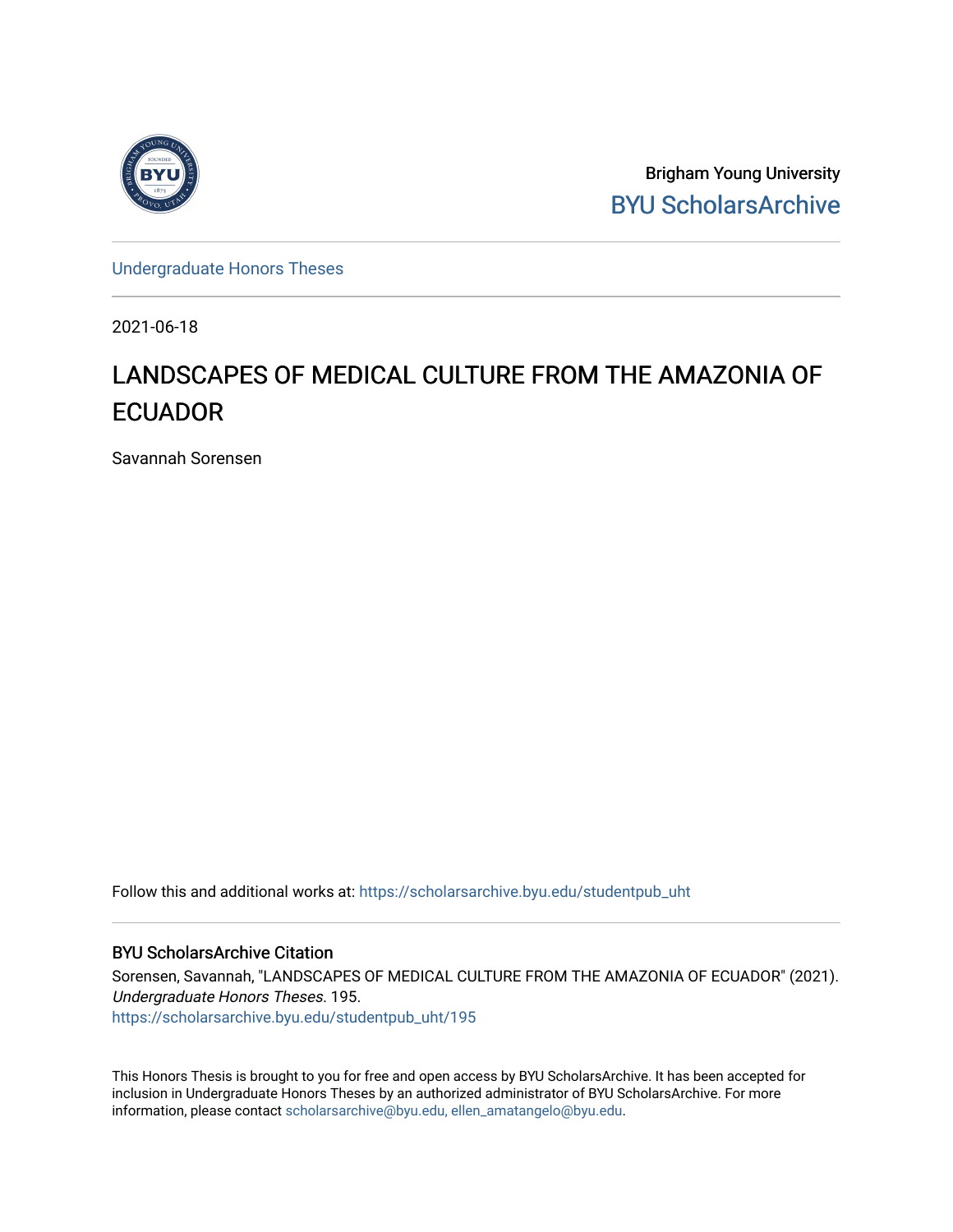Honors Thesis

### LANDSCAPES OF MEDICAL CULTURE FROM THE AMAZONIA OF ECUADOR

By

Savannah Sorensen

# Submitted to Brigham Young University in partial fulfillment of graduation requirements for University Honors

Anthropology Department

Brigham Young University

June 2021

Advisor: Dr. Janis Nuckolls

Honors Coordinator: Dr. Dennis Cutchins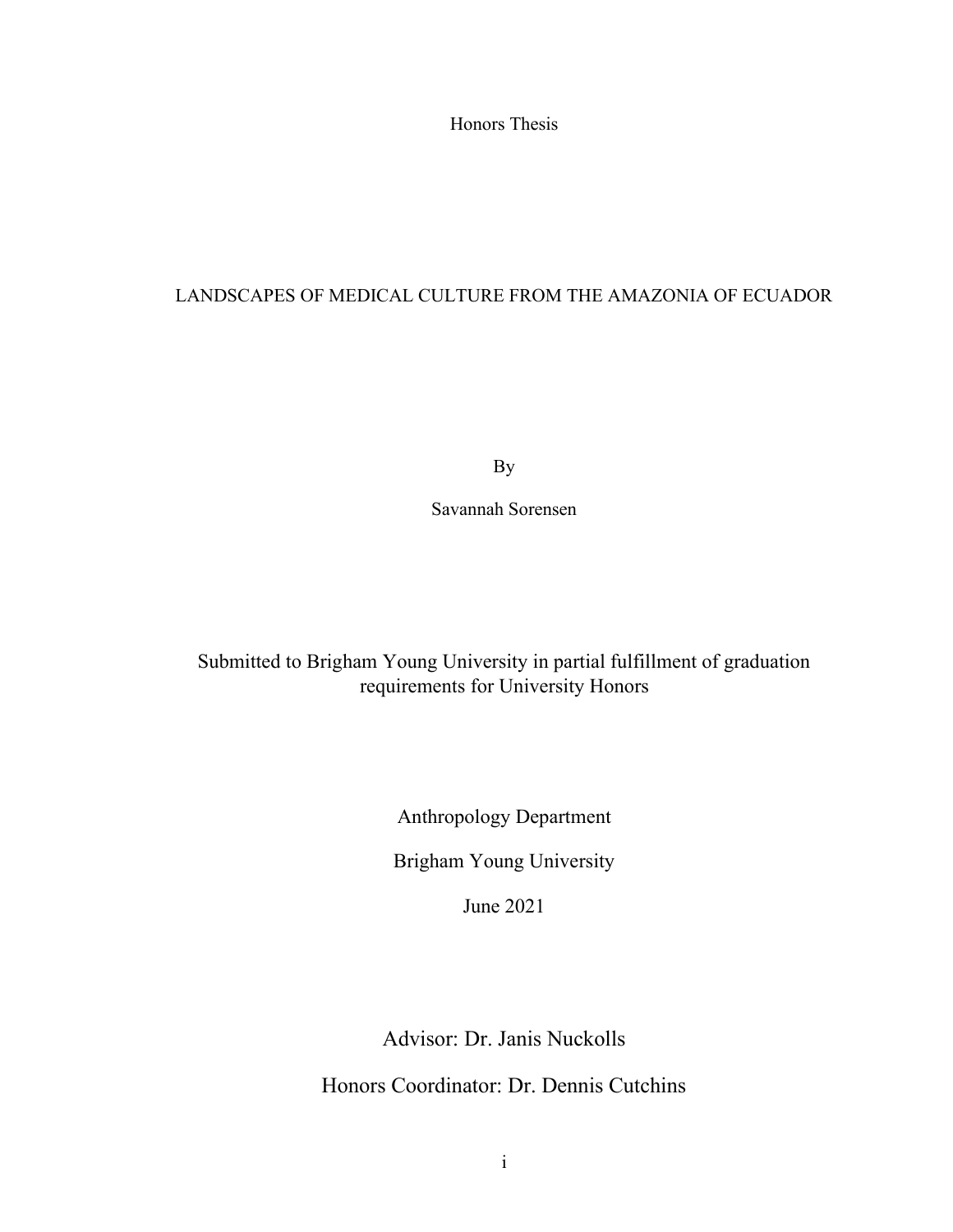#### ABSTRACT

#### Landscapes of Medical Culture from the Amazonia of Ecuador

Savannah Sorensen Anthropology Department Bachelor of Arts

This thesis examines the relationships between humans and plants in the Ecuadorian Amazon and the role relationships and nature play in the affliction and healing of illnesses and diseases. Through animism, spirituality, and rituals, the Quechua and Canelos groups foster a deep connection with the land and each other which plays an important role in traditional medicine and healing; this important connection with each other and the land constitutes the main premise of this paper, the sociality of healing. Many other cultures such as the Kalahari Kang, Samoans suffering from cardiovascular problems, and Evangelical Christians take on a similar approach to illness transcending the biological body. There is much to learn from socialized rather than individualistic beliefs and healing practices when treating diseases and illnesses.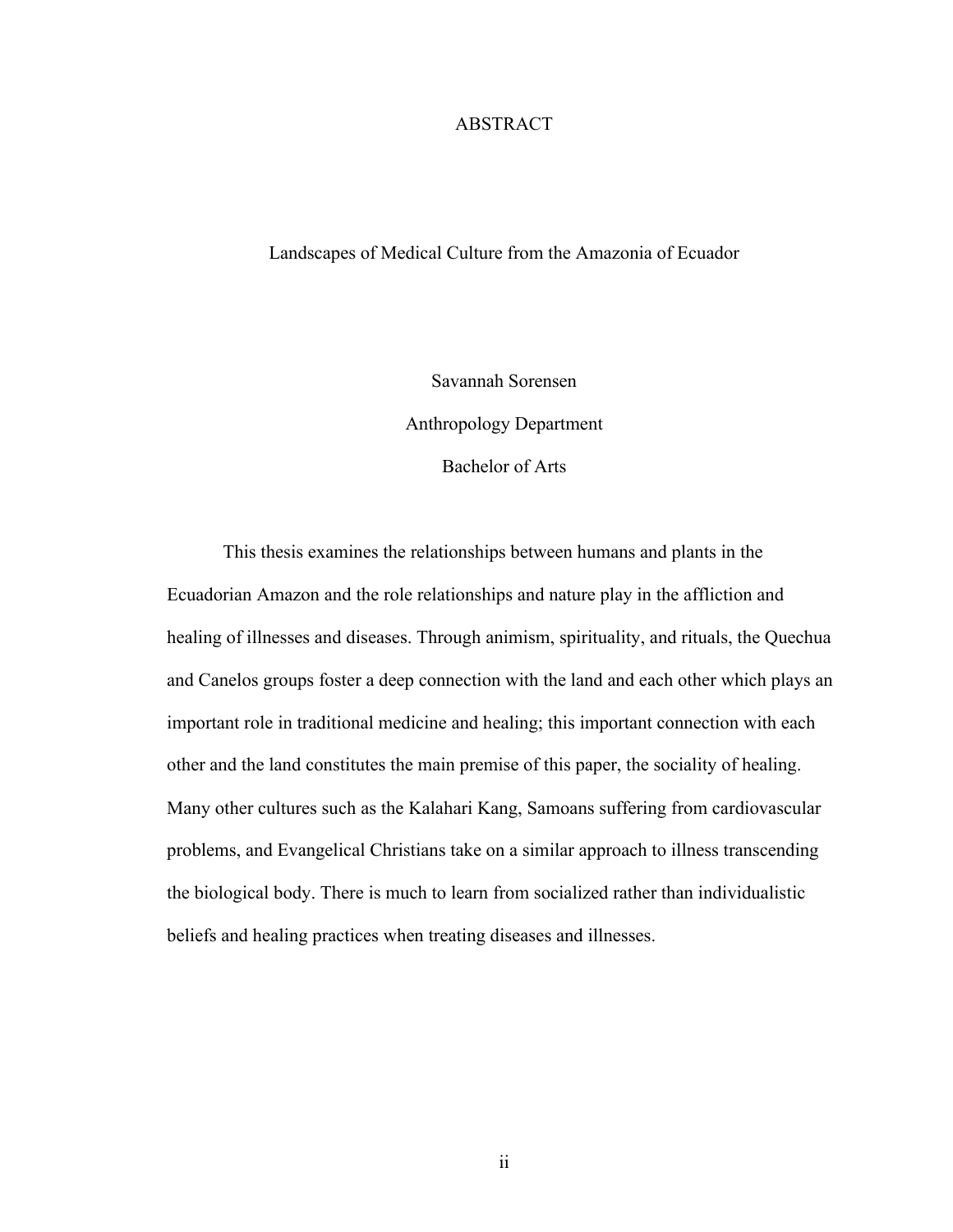### ACKNOWLEDGMENTS

To my family for making my higher education a reality. To my husband Ryan for ceaseless support and unwavering love. To my sister Alex for sharing all aspects of my undergraduate journey with me. To Janis for making my experience in Ecuador possible, and for sharing her love and respect for Ecuador's people with me. To Louisa, Eloudia, and all the people I learnt from in Ecuador for sharing their culture and heritage with me.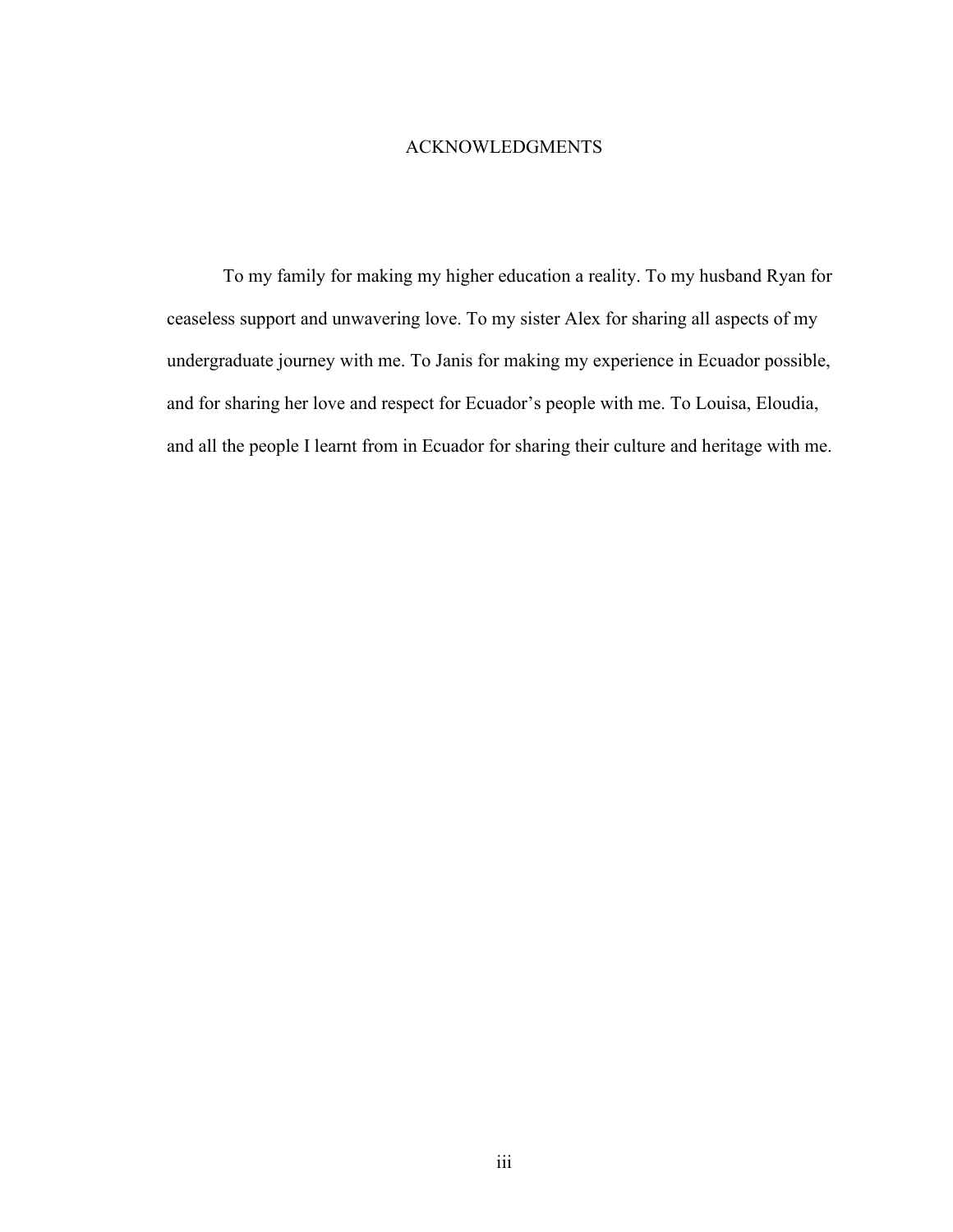## TABLE OF CONTENTS

| Ι.   |  |
|------|--|
| II.  |  |
| III. |  |
| IV.  |  |
|      |  |
|      |  |
|      |  |
| V.   |  |
| VI.  |  |
|      |  |
|      |  |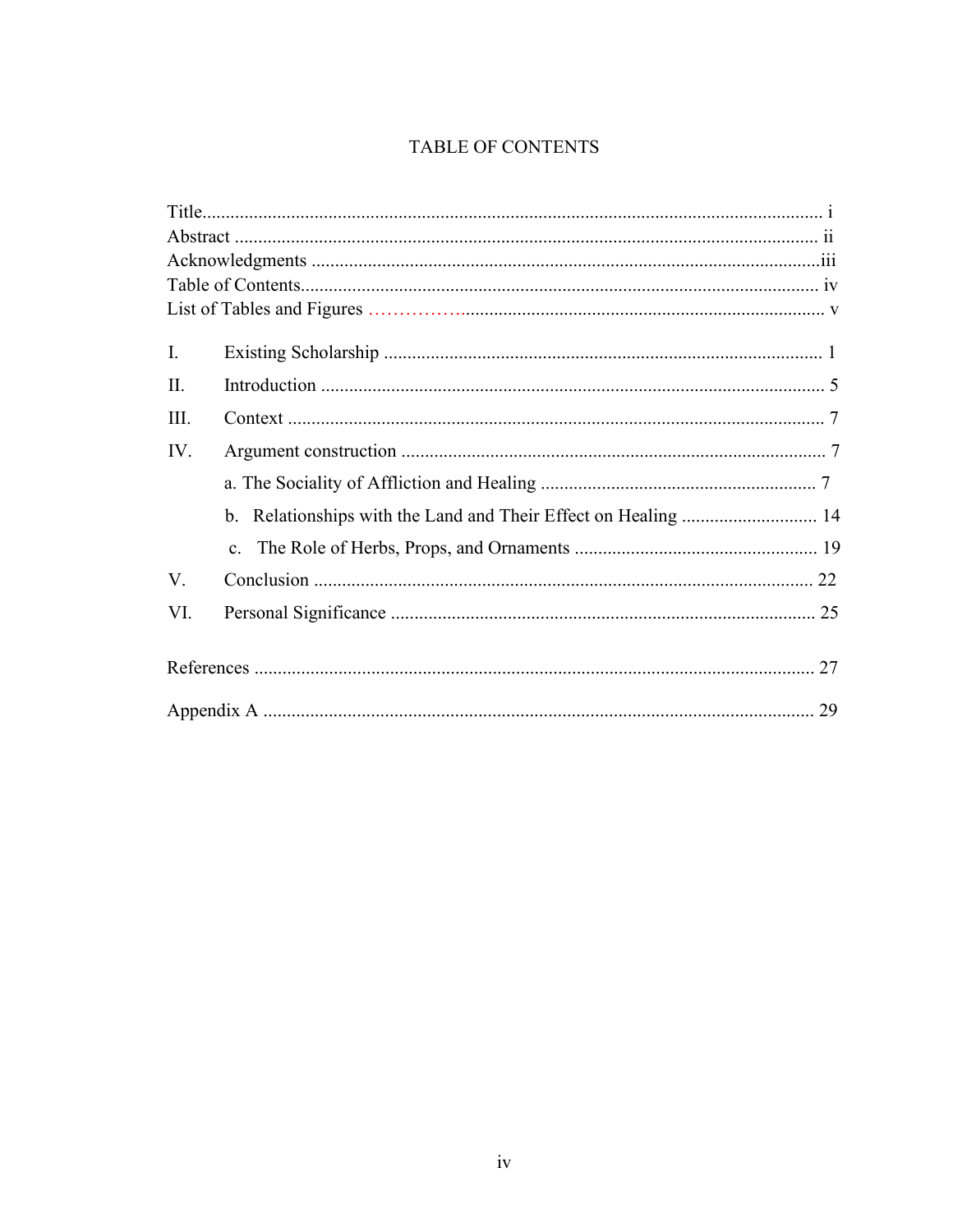# **LIST OF FIGURES**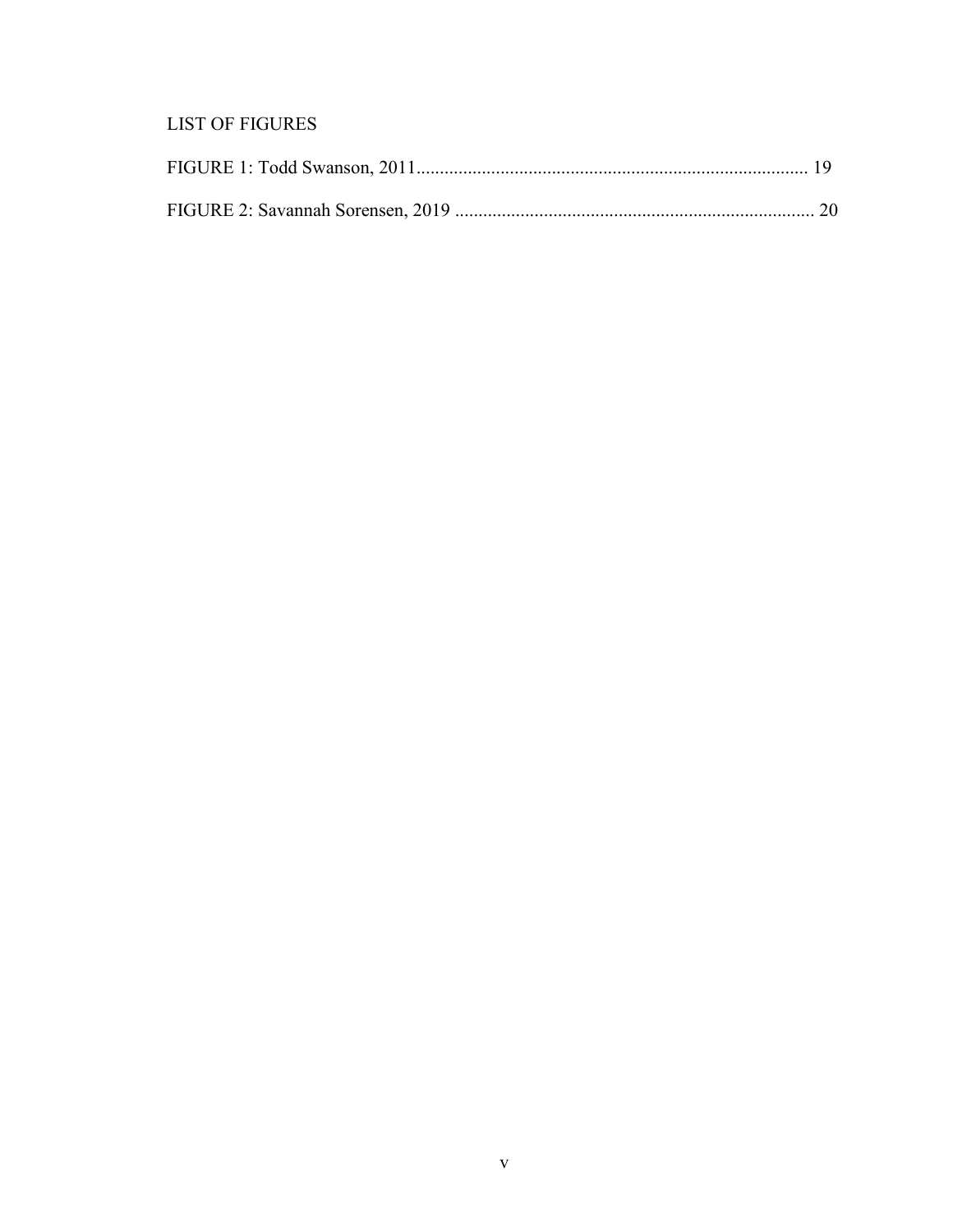#### **Existing Scholarship**

In recent discussions of traditional healing, a widely debated topic has been whether or not animism, or the attribution of a soul to plants, inanimate objects, and natural phenomena, which gives them power and sway to carry out subjective healing, plays a part in the paradigm of ritualistic traditional healing (Lock, 2007). On one hand, some argue that it does not and that traditional healing exists independent of animism. Some even argue that there is no animism, to begin with. From this perspective, one sees more emphasis being placed on biological treatment, rather than animistic social healing. The distinction is made between treatment and healing by chronicling treatment in the context of South American *runa* as a physical remedy of illness or affliction either by consumption or the application of natural medicine to treat illness or affliction. On the other hand, some argue that healing is a ritualistic method of resolving illness or affliction oftentimes through socially constructed means. The academics who support this argument state that animism plays a crucial role in the healing of illness and affliction. Dr. Istvan Praet, one of the main advocates for the second view observes that the influential ritual model for Amazonia chronicles animism (Praet, 2015).

My view corroborates that of Praet. Though I recognize the validity in the arguments of the opposition, in that treatment does in fact detail the consumption and applications of herbs to treat illness and affliction to some biomedical or naturalistic extent, I believe the role these herbs and medicines play in treatment is connected much more complexly to traditional healing, and thus animism, when looked at through a traditional lens. Animism *and* the cultural significance of certain herbs and or natural medicines cannot be overlooked when examining their relevance in traditional and ritual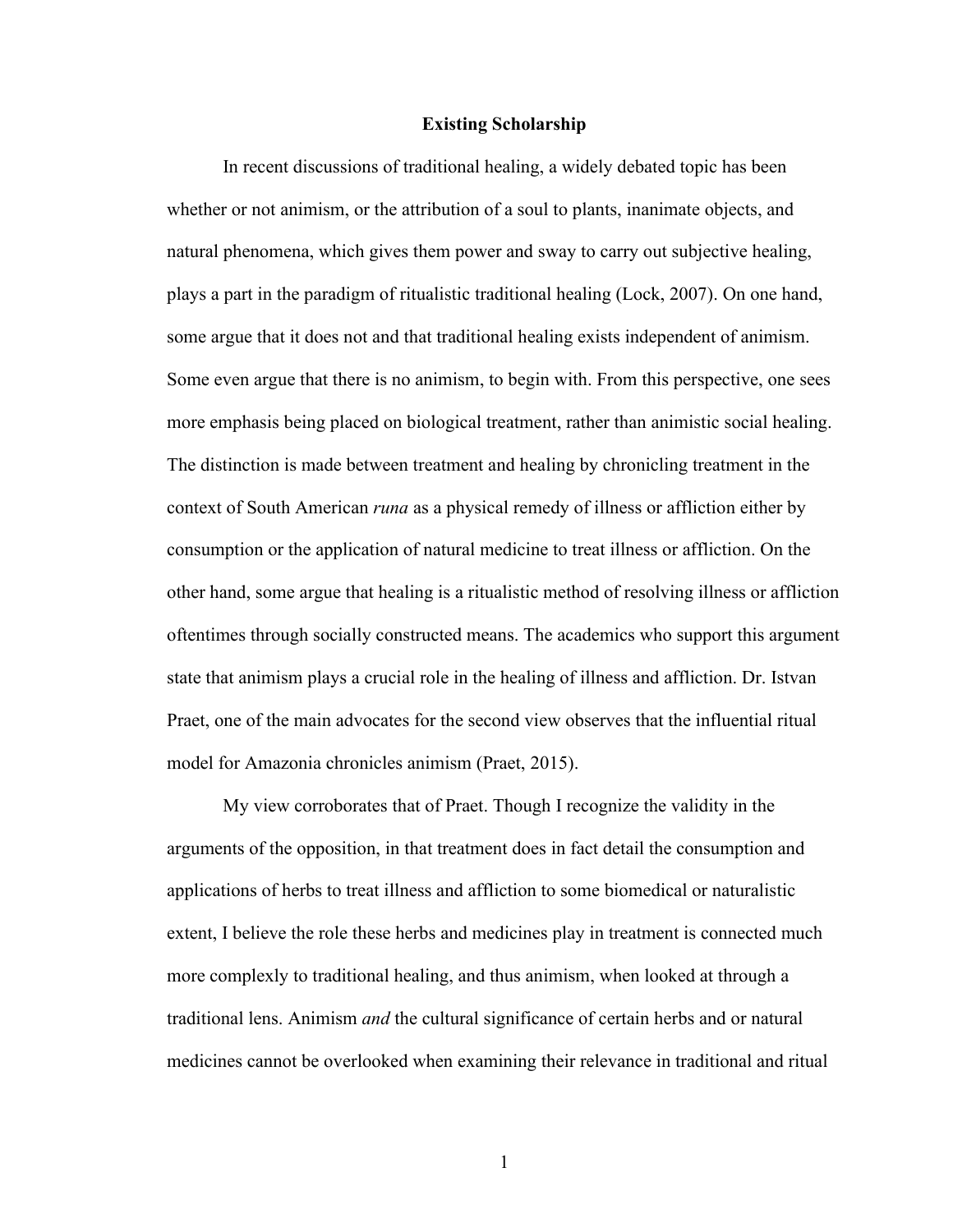healing practices. Thus, my view on the topic draws together some views from both perspectives on the matter: yes, the herbs, etc. have a biological effect, but from an emic (or internal to the culture) point of view that effect is conditionally based on the soul or the intentions of the plant.

This issue of healing and the sociality of nature is important because as the Quichua culture in rural Ecuador becomes more and more modernized, it looks to incorporate both traditional healings as well as biomedical treatment in its Public Health Sectors so as not to deny medical treatment to more traditional peoples. Therefore, the significance of both traditional healing and natural remedied treatment, and the distinction between the two is important to understand for the formal infrastructure (government and health bodies) to blend the two ethically and meaningfully as they are incorporated throughout the country's rural population. By no means does this paper claim to resolve the debate in its entirety; the purpose of my paper is to share the topic with specific knowledge and clarity I gained from my research in and about a group residing in Tena, Ecuador.

Much scholarship exists on the topics of animism, pluralistic beliefs, and healing, as these topics relate to my central premise; Quichua relationships between the land and *runa* people determine and define much of traditional healing in the Ecuadorian Amazon. *Runa* is an ethnonym, in other words, a term Quichua people use to describe themselves.

Most notable of this existing scholarship is the ethnography *How Forests Think: Toward an Anthropology Beyond the Human* by Eduardo Kohn (2015). The ideas behind this book call into question our central assumptions about what it means to be human, and distinct from other forms of life. Through the observation of the interactions of creatures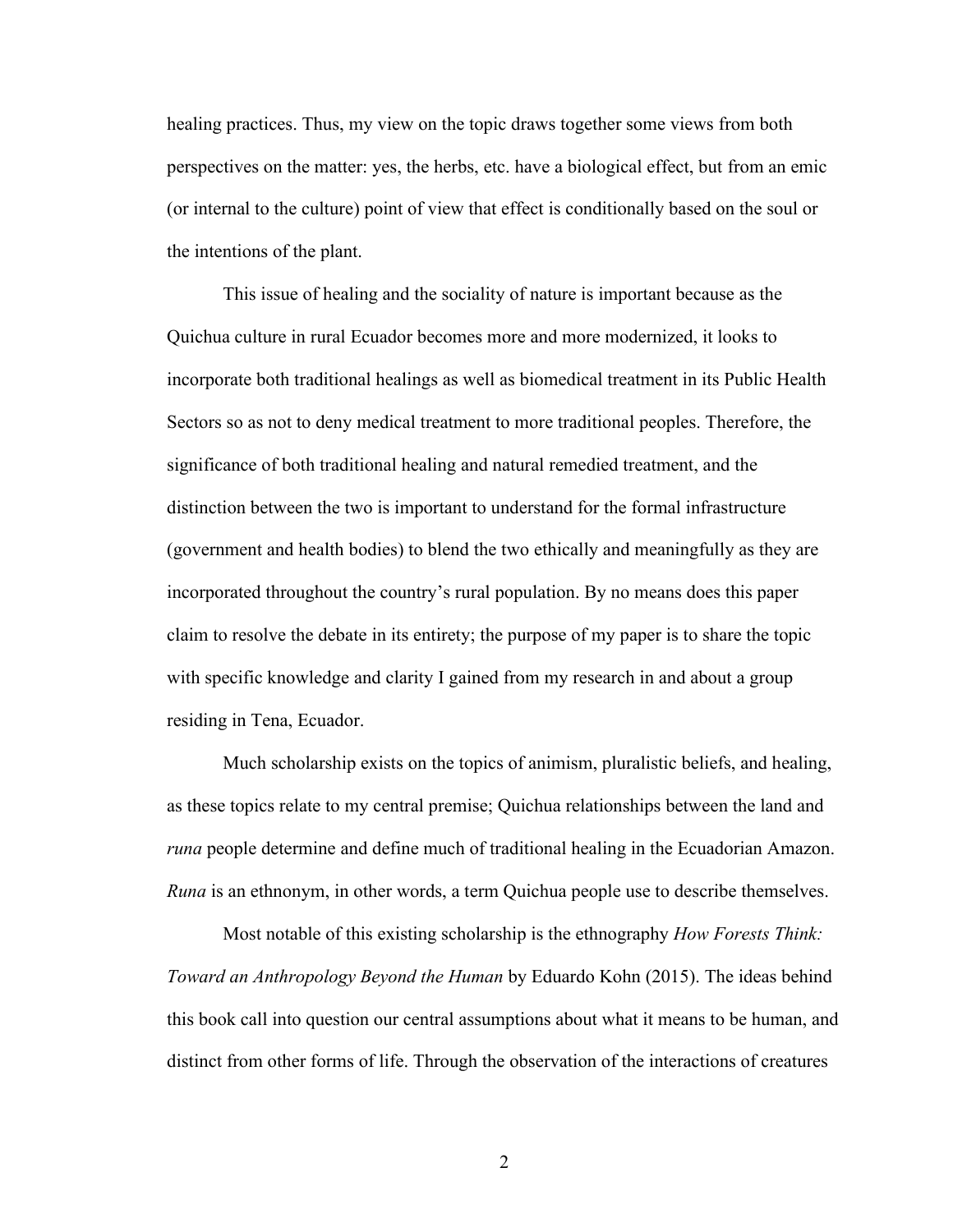who inhabit arguably the world's most complex ecosystem, Kohn comes to suggest the possibility of the existence of "other kinds of beings" (Kohn, 2015). This principle of existence and profound external understanding is most surely detected in the ways of life in the Amazon basin where nature is accredited with spirits, emotion, power, and the ability to react and act.

A central idea of Kohn's argument is that "when we turn our ethnographic attention to how we relate to other kinds of beings… [social] tools (which have the effect of divorcing us from the rest of the world) break down" (2015). Kohn shows the importance of understanding that what we (as outsiders) deem credible and plausible prohibits our understanding of a culture whose understanding of the complex ecosystem in question delves far beyond basic social understanding to spiritual connection and interrelatedness. To implement simple methods and attempts of understanding are not sufficient to grapple with a subject of this complexity and magnitude, and to do so is a flawed attempt at interacting with the ambiguous world. Kohn puts forward that one cannot and must not form reductionistic solutions to attempt to understand the unexplained world. To interact with this subject, one must lose sight of how our lives differ from the "strange and unexpected properties" of the living world itself (Kohn, 2015). Our lack of understanding of the connectedness and interaction between our world and unexpected properties directly opposes that of the Quichua understanding of nature. So, to fully comprehend this interaction we must distance ourselves from preconceived ideas of the normal and the abnormal.

To take on Kohn's recommended method for understanding the complex paradigm in question (which is distancing ourselves from our preconceived assumptions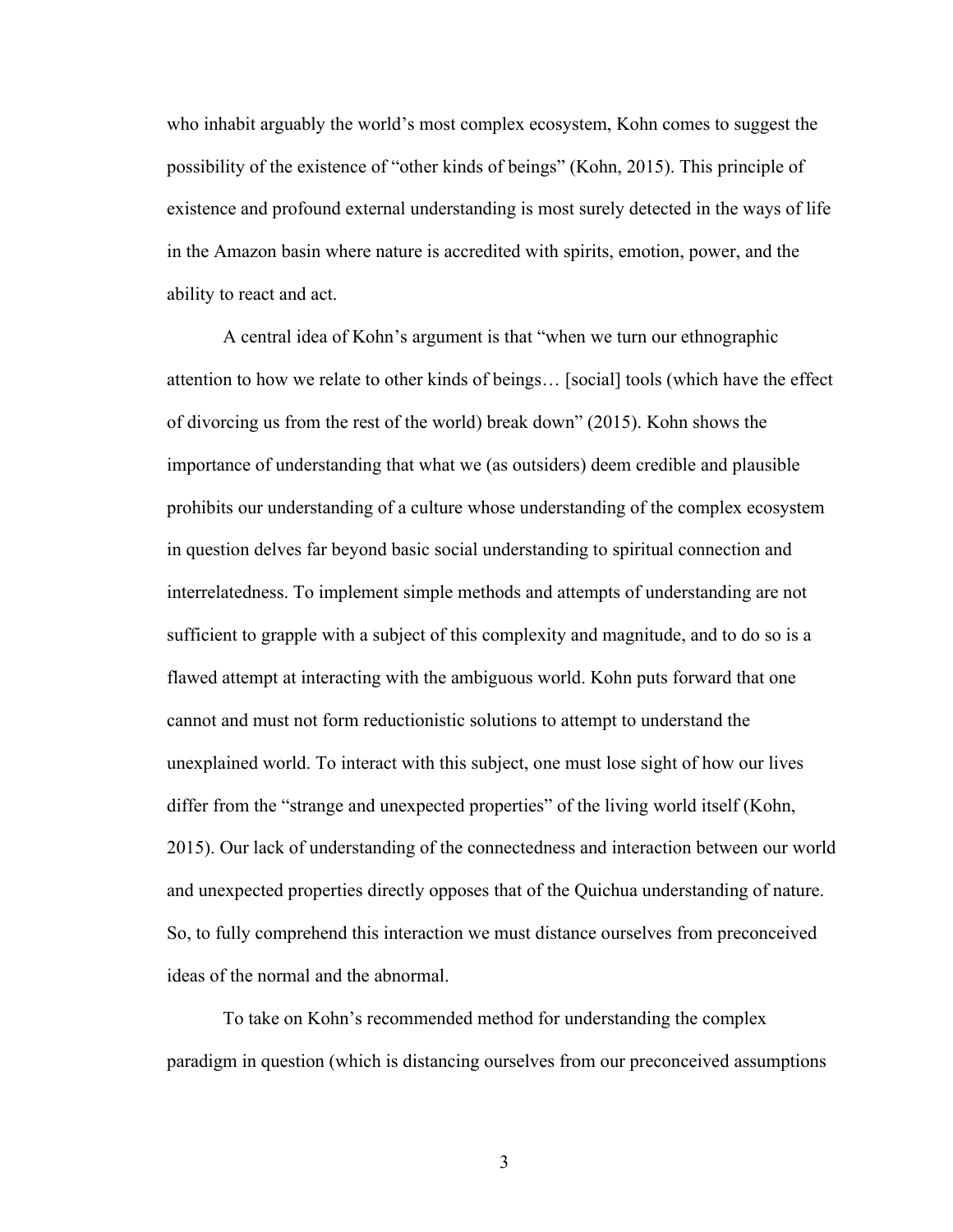of the world), one must first attempt to understand something common to us, social relationships. In the book *Volver a Nuestras Raíces: The Reemergence and Adaption of Traditional Forms of Andean Reciprocity* (2017)*,* Henry F. Lyle adds context and understanding to the importance of human relationships in Amazonian culture. Lyle's ethnographic research focuses on the maintenance of common property institutions and social support networks among a small Quechua "agropastoralist" community in the *altiplano* (the high tableland) of southern Peru (2017). *Campesinos* or peasant farmers must come together often to institute breeding programs for their cattle. This collective action is coupled with the individual gardens and herds of certain families which rely on other households for survival. Lyle uses symbolic capitalist theory and models of indirect punishment to explain the deeply embedded social nature of reciprocity and relationships in the rural Andean region. Thus, Social dependence is a cultural tradition in many rural communities in the region.

In this narrative, Lyle presents compelling observations from this small community that show group and dyadic cooperation. These cooperative elements of society emphasize collective action, support networks, social relations, and traditional Andean reciprocity. These important elements of human social relationships extend even further to the reciprocity between land and nature, beyond the human, as Kohn explained. This idea of animism and the existence of relationships between the human and seemingly inanimate are ideas that Kohn described as outside of our understanding. We should not attribute reductionistic explanations for these ideas, but rather attempt to understand elements of cultural significance far beyond our understanding of the functions of the world around us.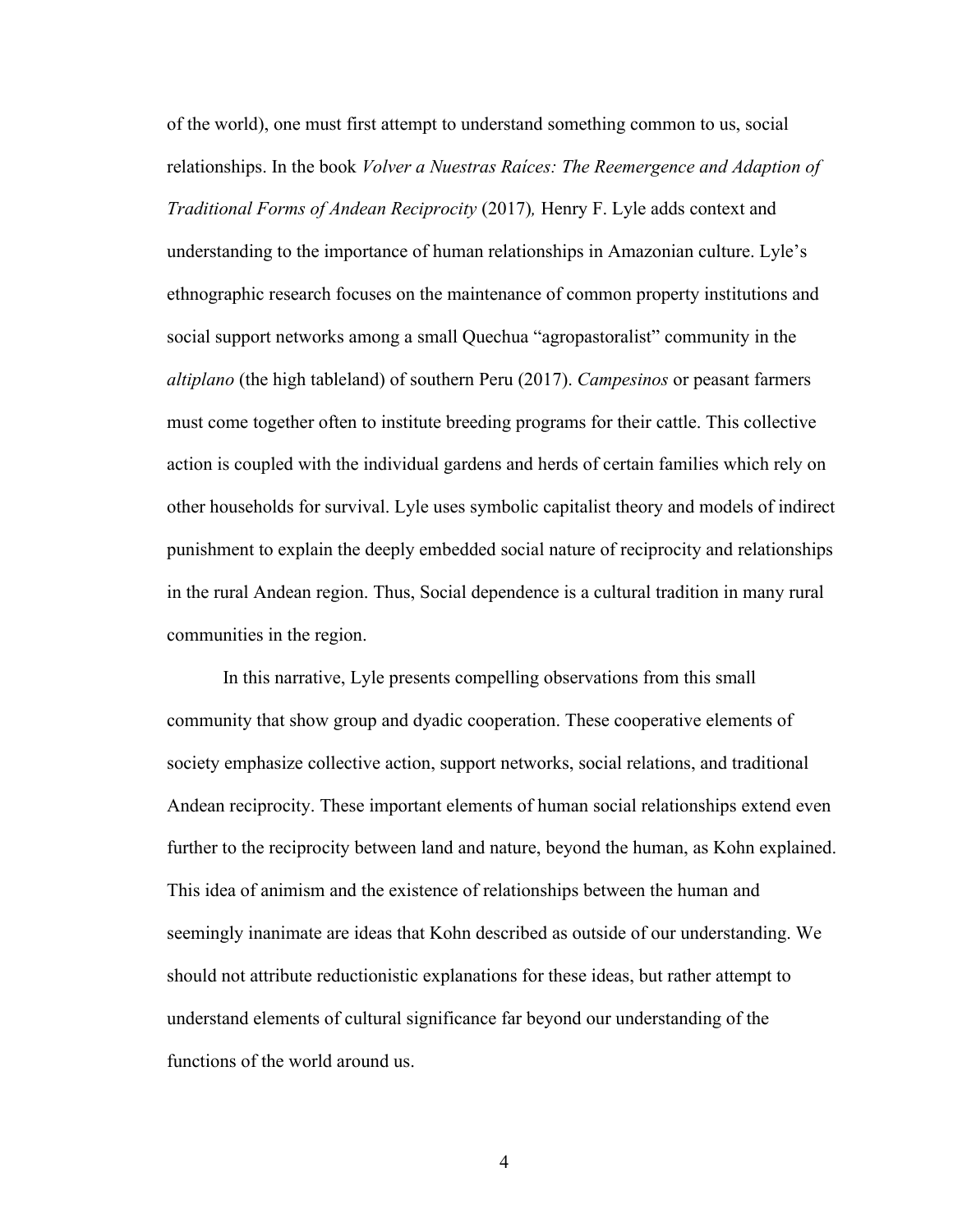Libbet Crandon presents further research which solidifies the bond between social process and healing in this region of the world. In the ethnography *Medical Dialogue and the Political Economy of Medical Pluralism: a case from rural highland Bolivia*,

Crandon explains that in environments that are both ethnically and medically pluralistic, medical dialogue is an arena in which political and economic processes take place (1986). Through medical dialogue, the content of ethnic identity is constructed and negotiated. This complexity makes medical dialogue a window through which one can view social processes. Although Libbet's ethnography focuses almost completely on the dichotomy in medical anthropology which divides medical systems into "traditional" and "modern," her unique approach to the sociality of traditional healing provides interesting ideas as to how sociality fits into the bigger paradigm of healing on both a modern and traditional medical scale (1986). Ultimately, Crandon presents social process as essential in the carrying out and understanding of the culture of traditional healing.

The above-listed academics present cases for understanding social relationships in rural Ecuadorian culture, the existence of animism and functions of the world outside of an outsider's initial realm of understanding, as well as the plausibility of the social being detrimentally present in the idea of traditional medicine and healing. These ideas work together to form the precis of my argument; by exemplifying elements of the sociality of traditional medicine that others have recorded and documented, I hope to present a framework by which sociality, animism, and healing work together in a complex system of belief and even reciprocity.

#### **Introduction**

I am interested in chronicling a Quichua approach to the treatment of illness and/or affliction. The interactions in this paper exemplify an important aspect of healing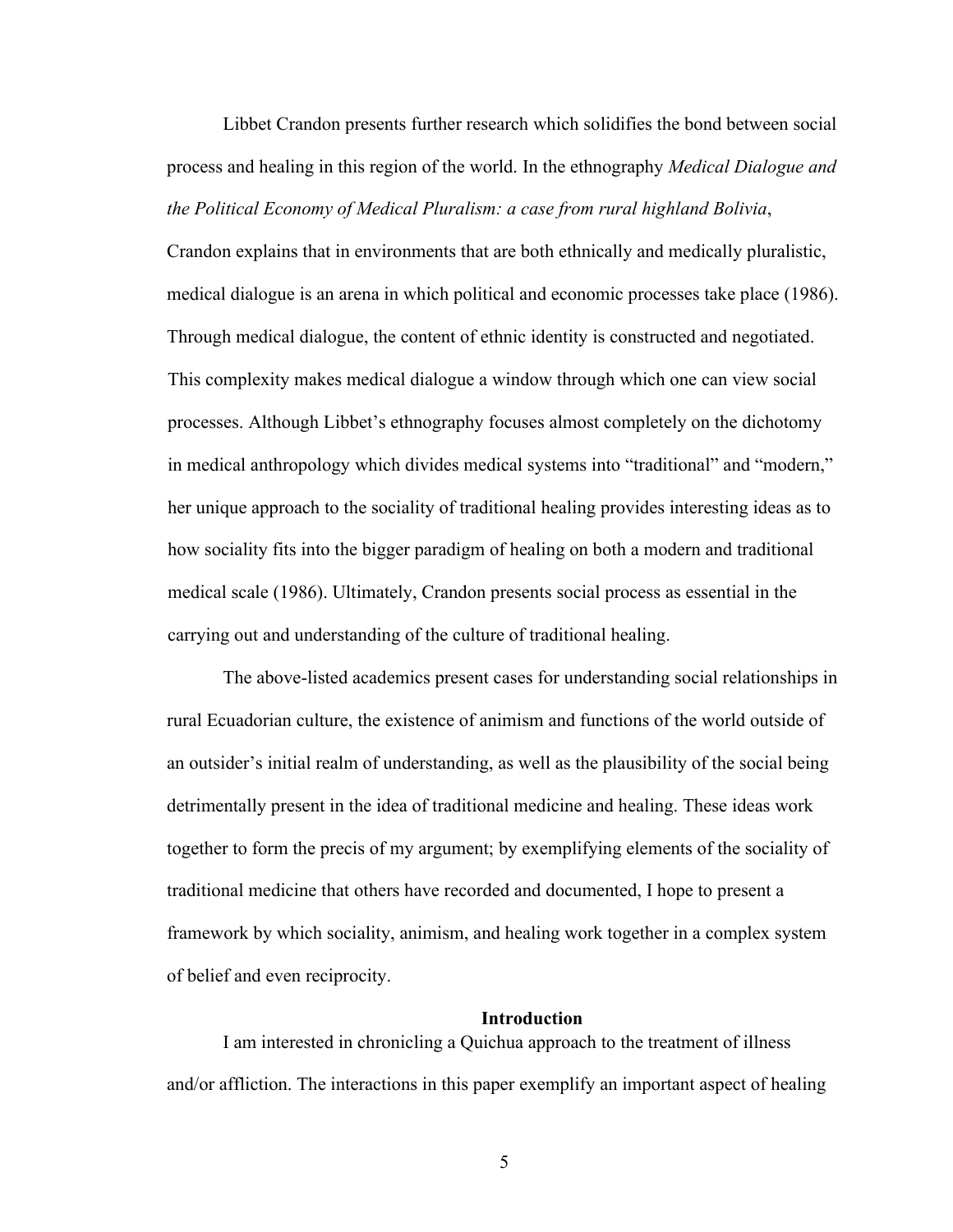or medical culture and the complex understanding of illness and affliction amongst a specific Quichuan Napo community. The *runa* (a term which refers to the indigenous tribes of the region collectively) community (located approximately 13 kilometers from the nearest town, Tena), explains these happenings to be a result of socially or naturally caused contention or disruption. The Quichua people who constitute the subjects of this study ascribe a connection between social feelings, relationships, and nature of the surrounding environment in the causation of illness or sickness and its resolution. This paper specifically looks to present evidence and observations about the domain of Quichua traditional healing culture; this is a holistic system of social, spiritual, and nature-driven healing. In order to do this, I will make and explore the following claim: the source of much affliction in Quichua culture is social, therefore the solutions are social, and the healing of these is carried out through cultivating positive relationships with the land. It is important to note from the beginning that the terms "healing" and "illness" constitute different meanings to the way western culture defines these terms. Furthermore, there is a possible lack of distinction between inter-person relationships and relationships between a person and nature. In attempting to understand traditional healing amongst the Quichua, it is significant to recognize the possibility of social, spiritual, or physical/biological origin of illness or affliction.

My research will work with documentation (mainly videos of stories) from the Andes and Amazon Field School by Dr. Tod Dillon Swanson, an Associate Professor at Arizona State University. He is the Director of the Andes and Amazon Field School and is responsible for much of the primary content this paper will interact with. He is a specialist in Amazonian culture and environment (2021).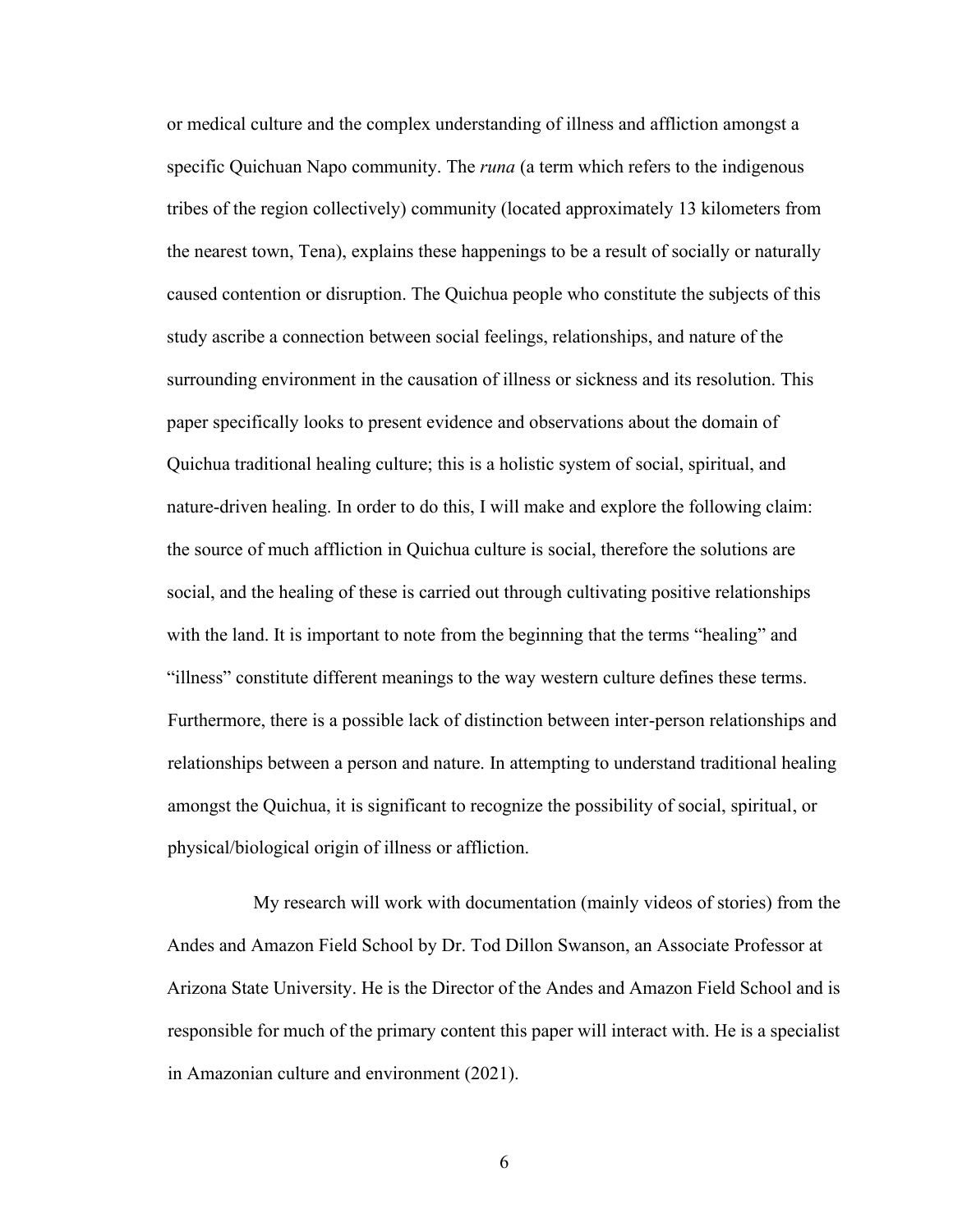#### **Context**

This research focuses on a group of people who reside in the small rural town of Tena, Ecuador. This town is located in the Napo Province or tropical rainforest section of Ecuador, just east of the Andes Mountains. This small town is home to a number of the Amazonian Quichua and Canelos communities. When coming to understand these communities, one must look at their cultural systems since the people in these communities place great emphasis on knowledge of their environment, a knowledge based on the belief that birds, animals, spirits, ancestors, plants, and water also have their spirits and speech (Nuckolls and Swanson, 2020). The Quichua people represent a diverse cultural and ethnic group whose memories, myths, and ancestor's tales trace their origins in the direction in which their major river flows (eastward). Some people refer to their eastward origin with the term *sapi*, this can be translated as 'root,' 'beginning,' and metaphorically implies 'origin' (Nuckolls and Swanson, 2020). The interconnectedness of origin and nature exemplifies a great emphasis placed on the Ecuadorian landscape and how it intertwines with Quichua identity and culture.

#### **Argument Construction**

#### *The Sociality of Affliction and Healing*

In Quichua culture, affliction and healing can often be accredited to social circumstances. Illness or sickness is, often, a product of social contention or social upheaval whether this is between people or the land. In conversation with a professor, I came across a story of a woman who had been hit by "magical flying darts." The woman sought out the advice of a *yachak* or shaman because her family became sick. As the only person in her family not afflicted by this flu-like illness, it became clear to the woman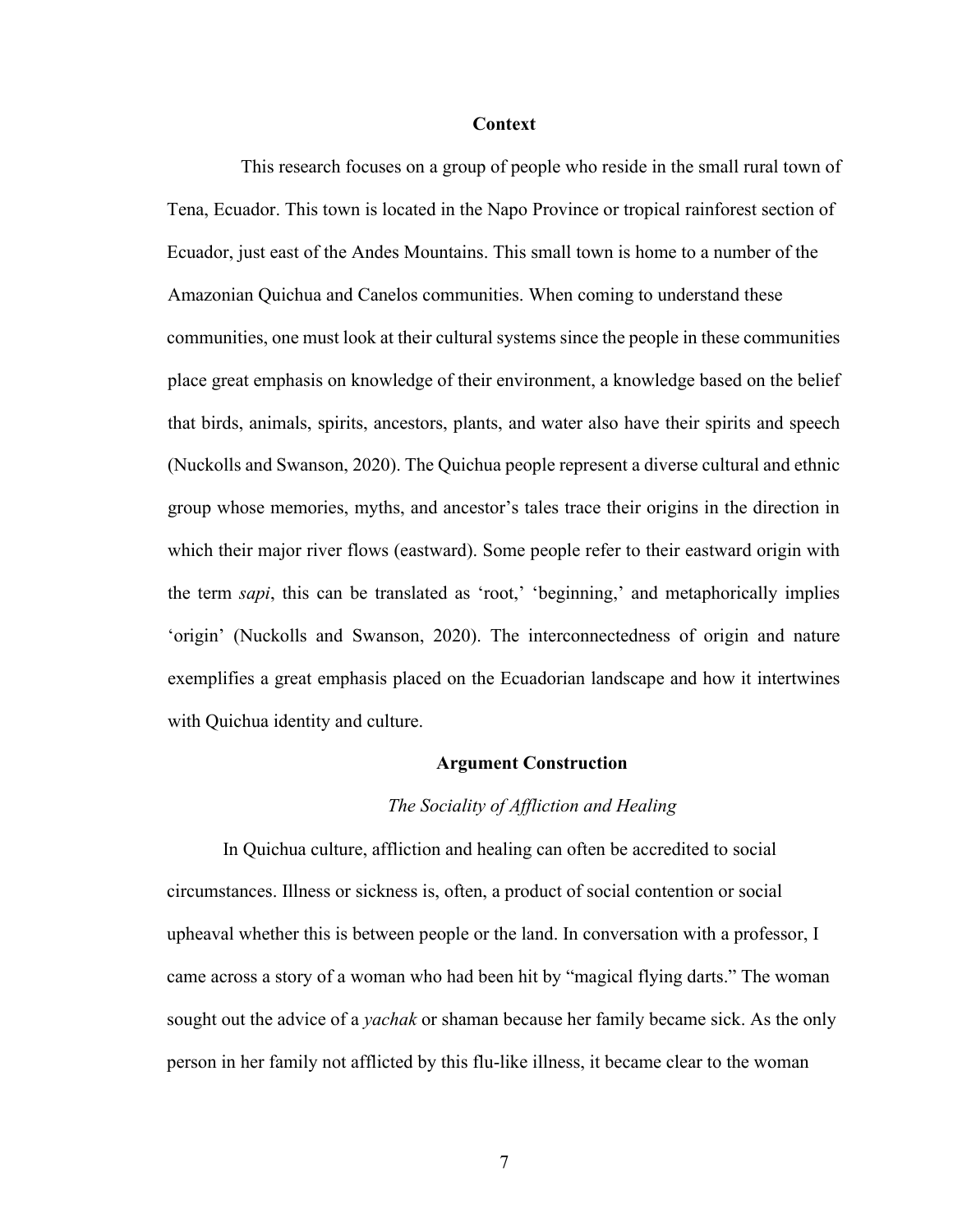that her family had been targeted by the "flying darts" of another. When I inquired as to the relevance of these "darts," it turned out that these are not physical darts, but darts of a sort of bewitchment (I use this term loosely) or bad energy which causes misfortune to the person on the receiving end of them. The reasons one would inflict these darts on another person result from one of two things, the first is jealousy and the second is as a means of revenge.

In this paper I am going to concentrate on the ways by which socially derived illness, often health-oriented is healed. In this case, one seeks out a healer or shaman for their power and broader understanding of the happenings of the world, and mastery of elemental and societal manipulation which enables one to rid themselves of these purported darts. The shaman exercises power over the extenuating circumstances which somewhat touch on the magical. This can happen in several ways.

Shamans hold a significant place in society in that this profession provides a valuable contribution to society (Praet, 2009). Ayahuasca, a psychoactive brew, is consumed by a shaman in order for it to take him on a spiritual journey in which he receives revelation of a sort, on a given topic in question. Often the driving force behind taking the Ayahuasca is in search of resolution. Shamans use this drink to seek the origin of the illness or affliction, including searching to know who had stolen other's possessions, or how to heal an ill child. Ayahuasca can be taken by an individual in an attempt to cure more serious physical illnesses and suppress pain (Praet, 2009). The main purpose one would use this herb or seek out a shaman's expertise would be to resolve illnesses, problems, or imbalance in one's life which can have a social origin.

*Case Study 1: "A Wild Cacao Tree Kills a Man"*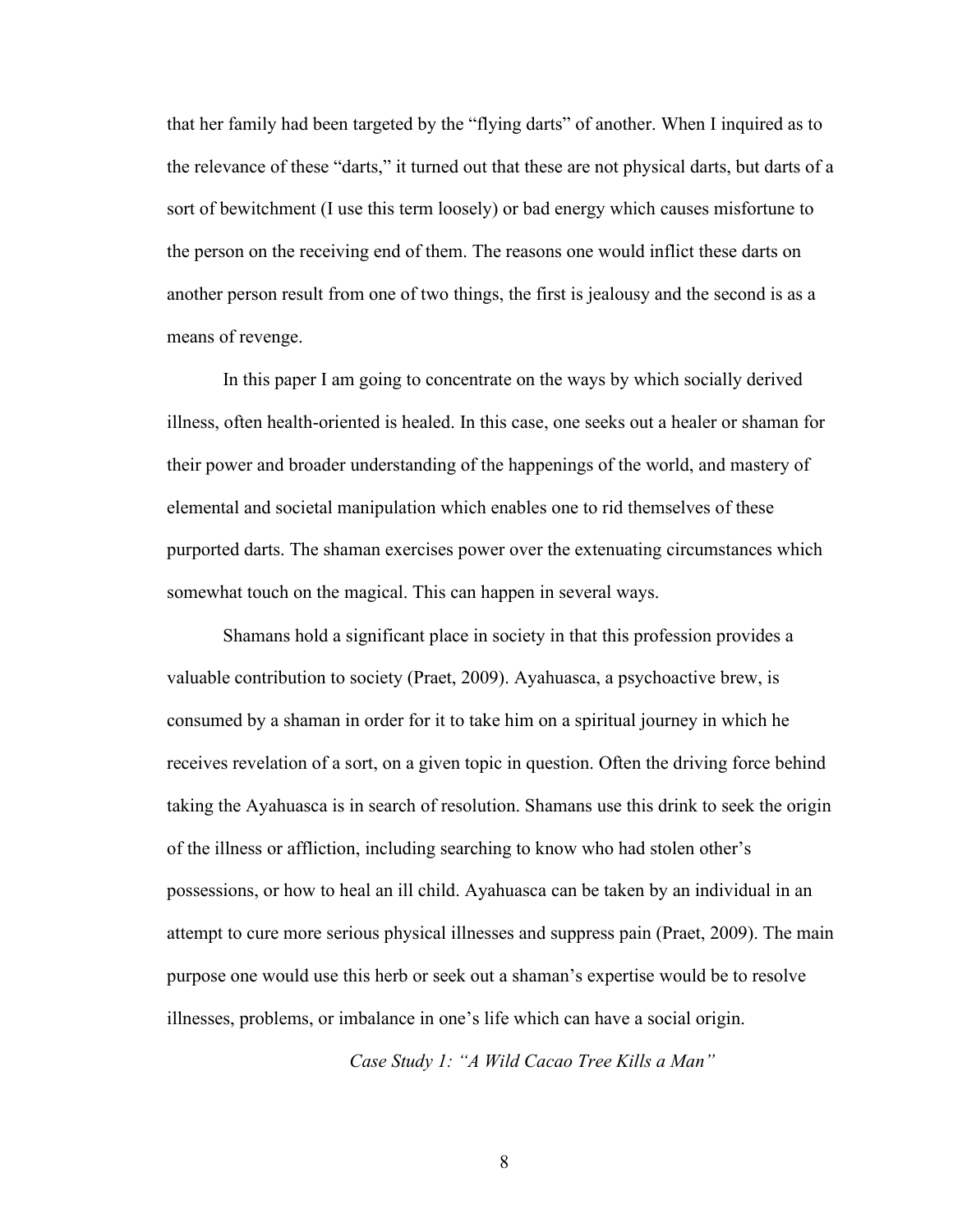The following is a Pastaza Quichua narrative of how a *puka kamibiaj* or wild cacao tree kills a man for taking its fruit without asking permission. This video was recorded in June 2010 and translated by Tod Swanson. The video interview is 3 minutes and 11 seconds long. This interview takes place at Iyarina, a field school about 13 kilometers from the town of Tena.

[Eulodia Dagua's description of the narrative in Quichua]

The following is a transcript of the interaction between the video's participants (Tod and

Eulodia). It has been translated into English by Tod Swanson:

Eulodia: At first, he went to his wife. As he finished with his wife, he caught many fish with *barbasco*. When he said, "now you go ahead and clean fish." When he said that…when he said that…his wife went to be at home cleaning the fish. Then he said I am going to go looking for game. Circling around looking for the game like this [Eulodia moving as if searching]. Having said that he went killed a *peccary* and then he killed a *currasau*. As he was going home after killing, he looked up and saw a *puka kamibiaj* tree bearing fruit that was not just here (low down). Since it was bearing like that he would climb up and just eat. He put the *peccary* down like this and the *currasau* like this [acting out placing something aside], so he climbed up, way up and began taking the fruit. While he was gathering, the tree spirit came then knocked him down and killed him. Being killed he did not show up, did not show up. He did not show up, he did not arrive home. Why doesn't he come? He should have come home quickly. In the afternoon when the sun was low, she went to look but when his wife went to look, he had already long been killed. Her husband lay there having been dead for quite some time. The dead game is still there along with her dead husband. Seeing this his wife ran to tell people that whoever takes this *kambi* fruit dies. It is the *kambi* tree *supai* that killed my husband. He kills because he doesn't want to share his kambi fruit. This is how they say the story goes. [Tod asks something in Pastaza Quichua]

Eulodia: Yes, he killed that man because he didn't want to share the fruit. That's why people should be careful when eating the *kambi* fruit when there is a lot of it, that's what our elders… say, this is how the *kambi* fruit kills. That is what my father used to tell us.

[Tod asks something more] Eulodia: No. This is it, there only this story. Mhmm this is how they have told it.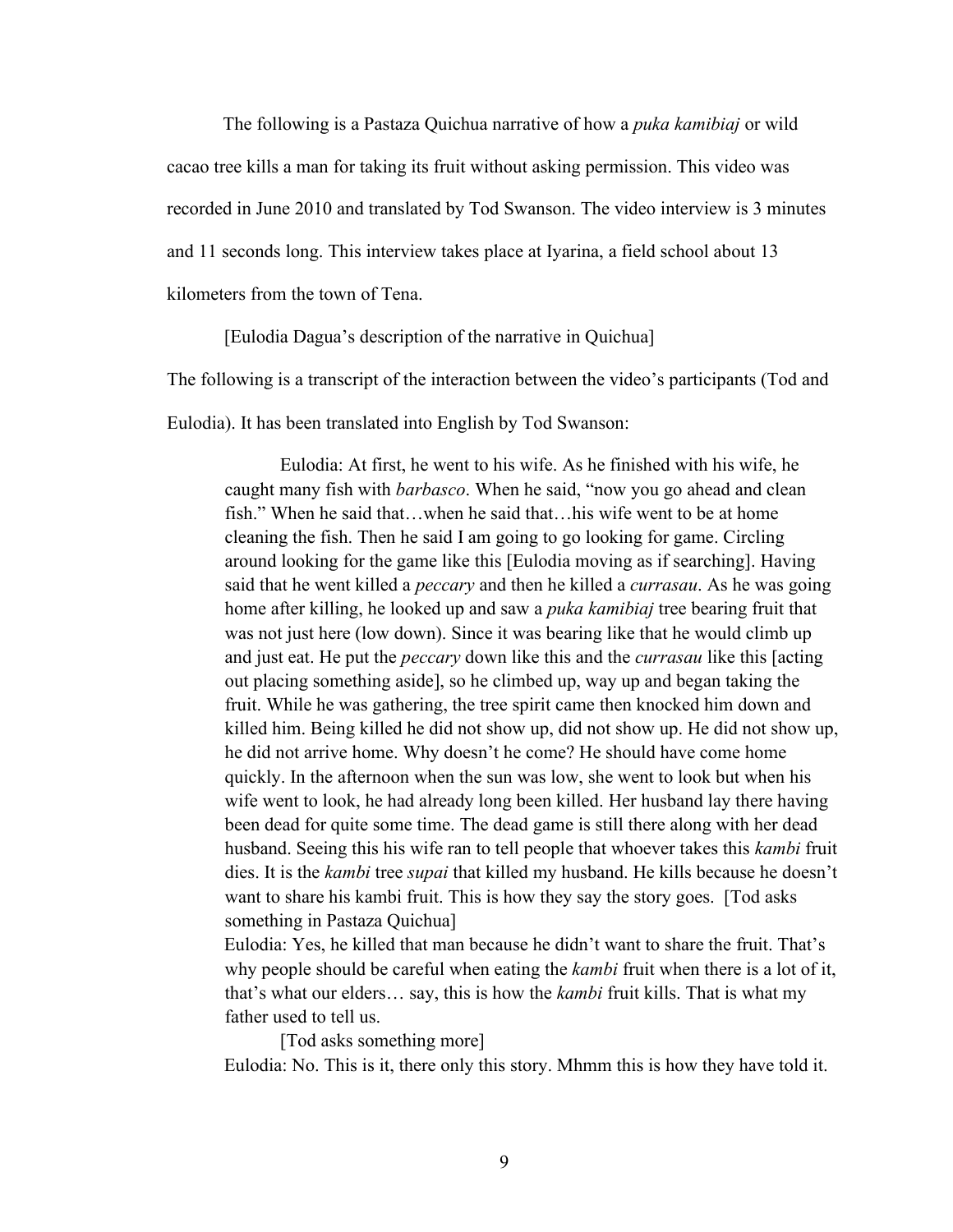This is how our elders have told us this story.

[Tod asks about the *supai*]

Eulodia: umm, well, it goes like this: I am drinking your *kambita*, I'm only taking a little bit, I am not drinking a lot. Saying that is how one should drink this *kambi*. That's how one should drink this. Then he can't do any harm. He kills saying it is like gathering leaves.

[Tod speaks again]

Eulodia: you should speak with him like this. I am not taking a lot of *kambi* fruit. Saying, I am only taking a small amount [she speaks directly to the tree with her hand places on the bark]. One should climb saying don't do anything to me. While saying one should also caress the tree like so [strokes the bark with her hand]. Doing and saying this he told us, saying that we must do this to be safe. (iyarinapamba, "Eulodia Dagua, 'A Wild Cacao Tree Kills a Man.'" 00:00-03:11)

Eulodia's interaction with this tree details a series of events in which a person performs a specific interaction with a tree in order to bring about the desired outcome of physical safety. I think it is interesting here to understand the emphasis placed on the abilities of the tree according to your interaction with it. I found it fascinating that the ritual was described as reciprocal. The tree interacts just as much as the human in the given circumstance. I found here a link between elements of the social and spiritual and well-being, in that this ritual looks toward a source of death outside of a mundane realm of understanding.

In the account *Boiling Energy: Community Healing among the Kalahari Kung* (1982) by Richard Katz, we see this common idea that the health of a body is reflective of social health again. Kung healers perform ritual healing dances which example the broad applicability of this idea that it is common for a group to focus on the social health of the individual. The example of this group shows that the *runa* of Ecuador are not alone in their belief of the sociality of illness, but rather, many groups including the Kung of the Kalahari Desert in Africa embrace this same outlook on illness. One can then be led to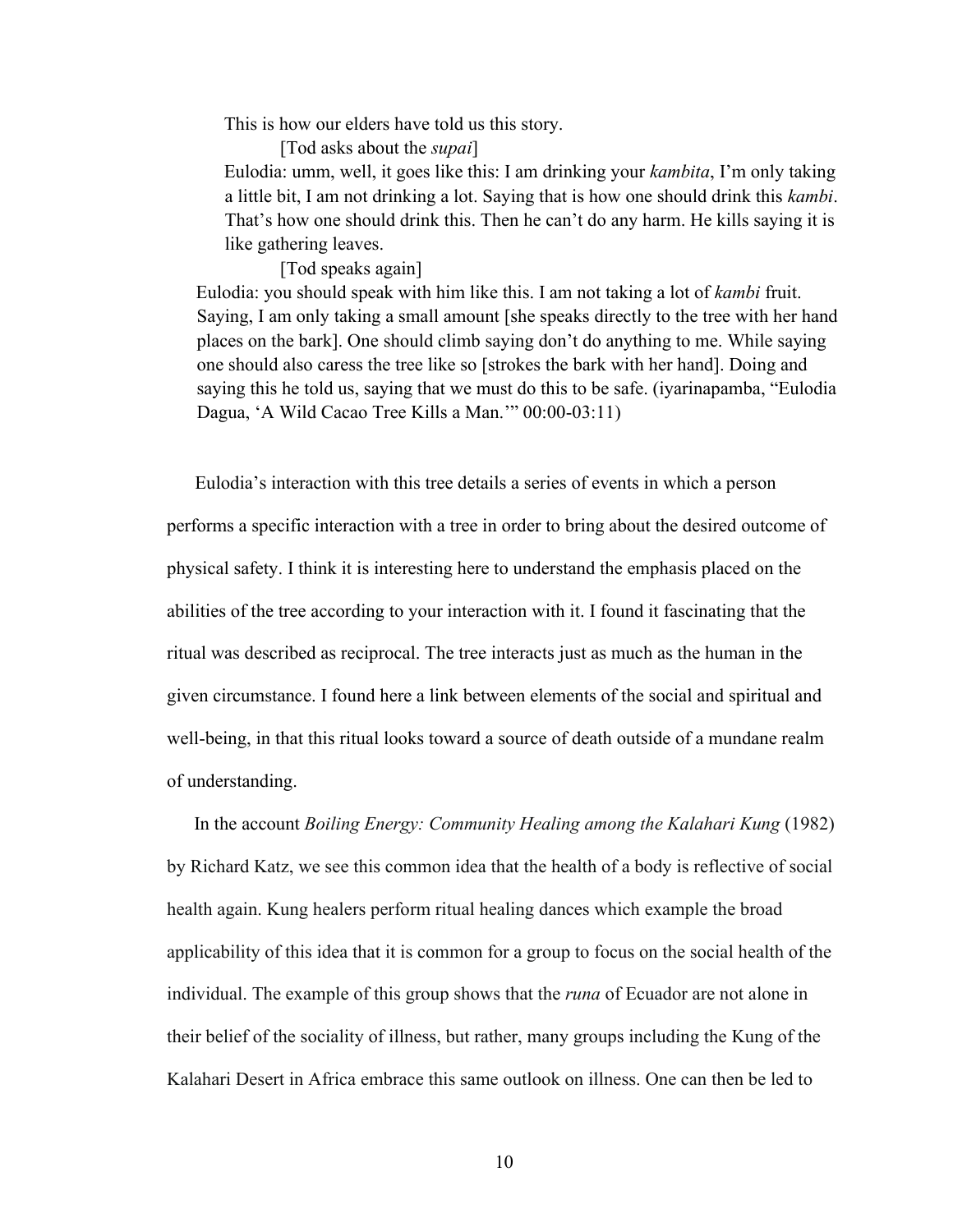conclude that a lot of other groups contrast with our very individualized outlook on health.

Another interaction that exemplifies the sociality of nature, but this case in its ability to heal (dependent on your interaction with it), is the case of the "tumor tree."

#### *Case Study 2: The Tumor Tree*

This narrative was documented by Tod Swanson in 2011 and Eloudia is the Quichua

narrator again here:

Tamia Yura or Chawata Lulun is a caulicolous tree whose trunk becomes covered with round fruits. These fruits are compared to boils or tumors covering human skin. Because of this similarity, it is believed that tumors can be passed from the tree's body to the human body or visa-versa through emotional intimacy. On the one hand, a person can be cured of tumors by causing the tree to feel an emotional bond toward them (llakichina) such that it takes the human tumor into itself. Conversely, the tree can pass its tumors to a human being it resents. In general, the tumors are passed from tree to human in a cross-gender fashion. If a male tree senses that an attractive human woman is repulsed by his tumor-covered bark, he may resent her. The resentful attraction creates a negative bond through which the tree's tumors can be transferred to the woman. In order to prevent tumors from being transferred women treat the tree as a resentful man who wants to dance. Each time they come across such a tree they untie their hair as though they were preparing for a dance. Swishing their hair back and forth they say, "Come and dance brother!

(Then) That is all I am going to dance brother.

(First) You say "Come and dance brother."

After that (you say) That is as much as I am going to dance

Our bodies become covered with boils

If we dance like that the boils do not emerge

Therefore, we ask that Chawata turtle egg tree dance

So that the boils will not come out

We danced to him every time we met him

Saying "come and dance brother."

After that, we go to the chakra or wherever.

If you do have a tumor you dance in order to not have it ever again. That is what that medicine is good for.

It is the turtle egg fruit

Whenever/where ever we meet him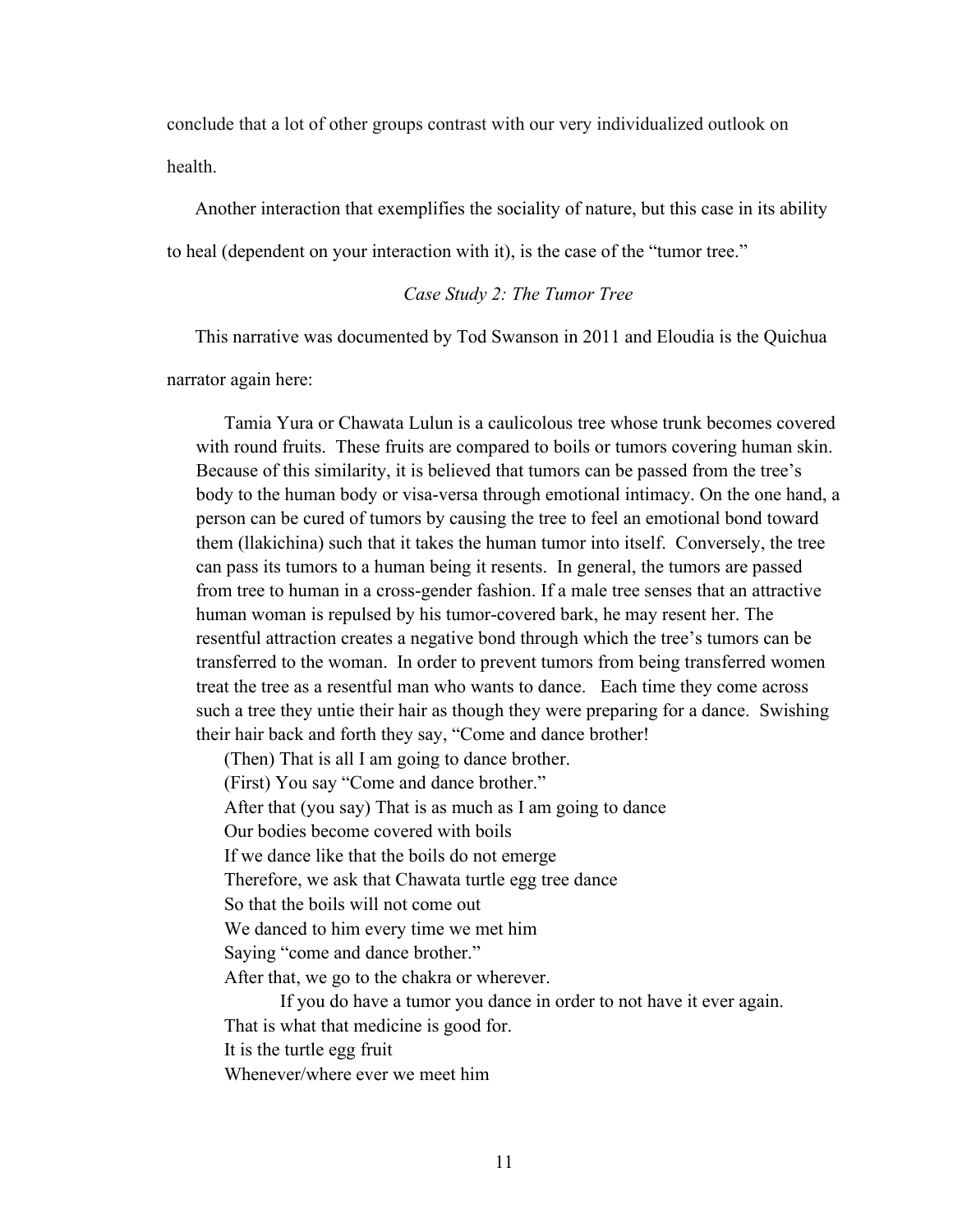Saying come and dance brother We ask him to dance Then we don't get tumors If we don't ask him to dance Anything might grow on our skin Lump after lump because of this tree That is why we go to our chakras Laughing (teasing, flirting) Dancing with an ashanga (basket on our backs)." (Swanson, 2011)

In Quichua culture, healing is oftentimes considered a social or spiritual practice rather than a biologically accredited one. I argue that ritual healing among the Amazonian Quichua extends even further than animism to encompass an imperative level of spirituality, which in turn affects the social structure of the people. We see this with the *supai* in the killing tree story and now again with the tumor tree's ability to interact with a person. In Quichua culture, there is reciprocity or communicative acts which lack identification with a static self. This Tumor Tree ritual is an exchange. The *Runa* impart this idea of reciprocity for themselves as health is part of reciprocity in this exchange. Exchange system. All institutions have a mentality that everything moves back and forth as if a constant spiritual exchange. People exchange each other and themselves.

It is significant to note here that the spirituality encompassed in healing is not exclusive to the *runa* people. The book *Born Again Bodies: Flesh and Spirit in American Christianity* (2004) by R. Marie Griffith provides evidence to support the idea that in some evangelical forms of Christianity in America the body spiritually transcends nature as well. The beliefs of Evangelical Christians (like to the *runa*) are compared to Pentecostal Christians who harbor a more Western view of health which allows the reader to see that there is an inescapable link between the "flesh" and the "spirit" which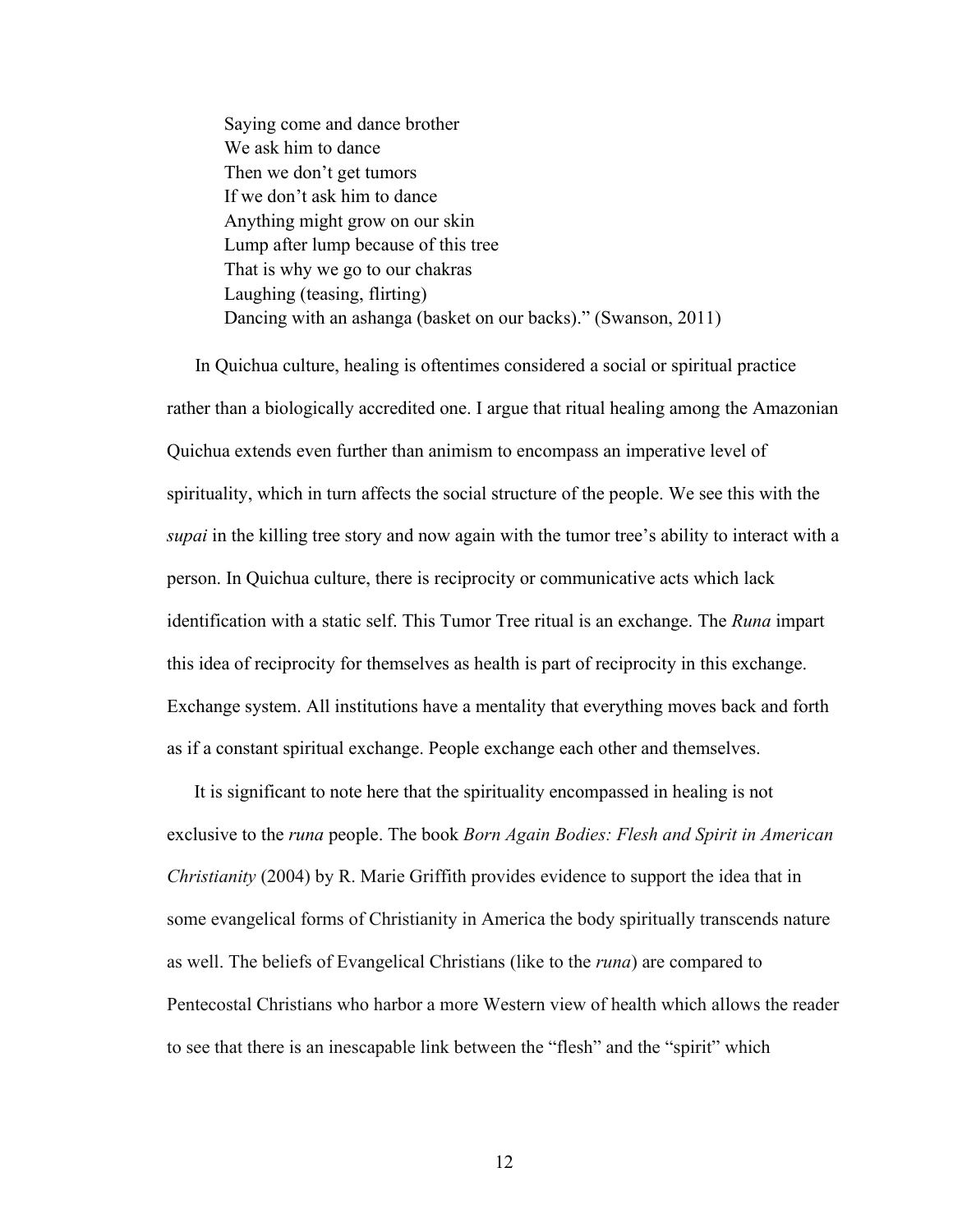ultimately surfaces from the "roots" of that which is around you—the external circumstances which contribute to your health and wellness. Therefore, the *runa* are not alone in placing importance on the harmony between nature and a person in that even Evangelical Christians in America held many similar beliefs on the topic.

When describing *runa* religion and belief systems there is spiritual dualism in the presence of mainstream religion, often Christianity, and then an embedded belief in nature and the land. Thus, this explains the nature of the trust put into the tree (in the ritual above) to treat and heal something man often cannot, an affliction such as cancer. Something man often cannot. These two belief systems (mainstream religion, and the belief in the land) co-exist without widespread conflict or confusion. While I spent some time in Ecuador, I learnt that shamans or traditional healers were figures who also watched over Anglican church proceedings at times. While not delving into the comprehensive subject of this, I mention this to exemplify the plural nature of religion and the mystical or spiritual. The idea of this spiritual dualism encourages belief in the process of tangible traditional healing as described in the story of the tumor tree above. The faith or belief in the powers of nature is plausibly the driving motive for the widespread trust in traditional healing.

In this tumor tree story, we note that people recognize gender in elements of nature and ascribe faith in the elements they deem worthy of it. The tumor tree is ascribed this faith because it presents a threat in its ability to infect you with tumors or boils, but also denotes a sense of respect because according to your adherence to the ritual described above, you can also have your affliction taken from you. Whether this healing process is effective or not is not considered by the *runa.* In this case, merely performing the ritual is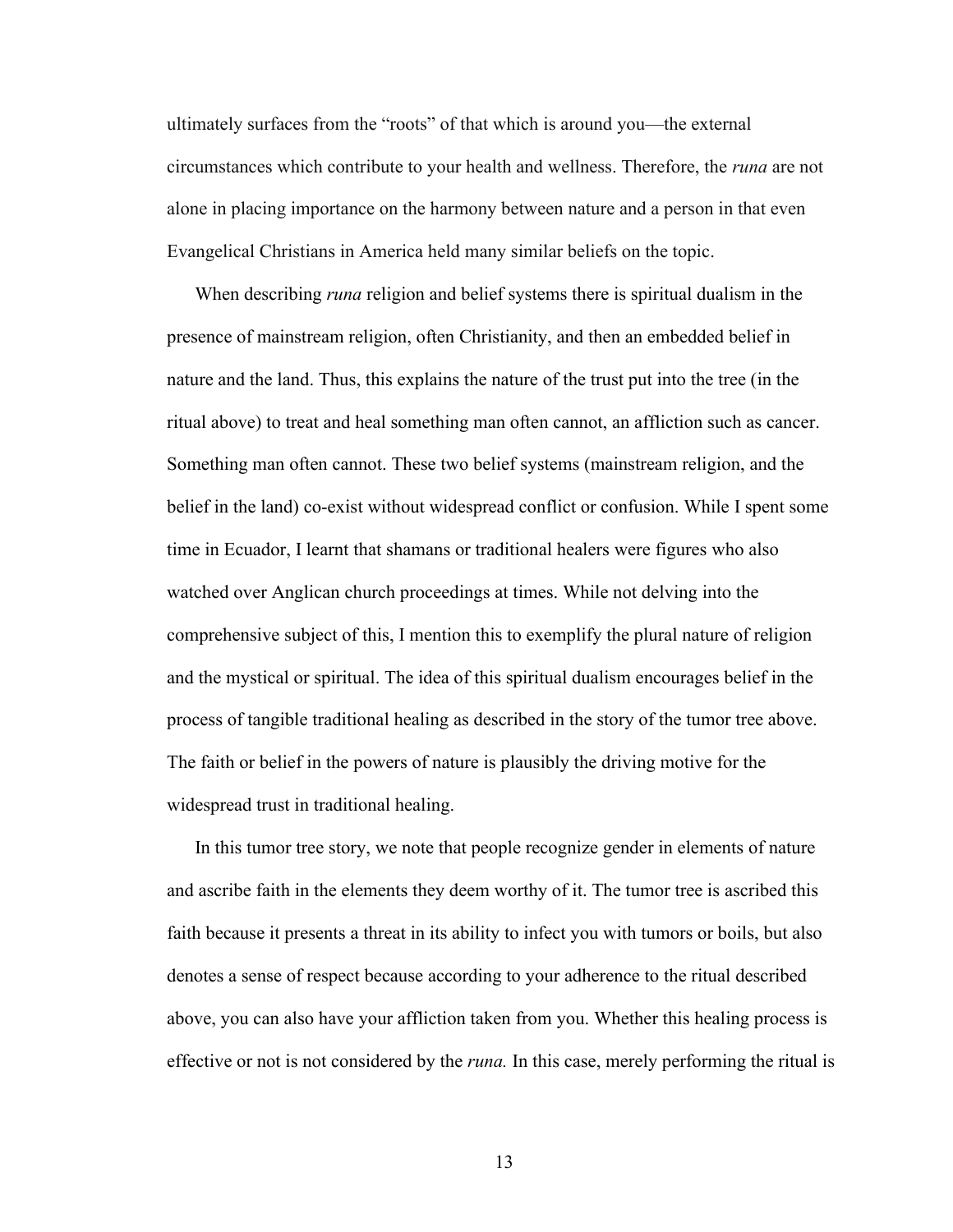considered the significant element of this interaction because it facilitates or strengthens your bond to the land. This is effective regardless of the healing involved because it builds upon your connection to the land and is determined by your connection to the land is the way it treats you. This is a fascinating idea because as we have seen through the tumor contraction story the land can transfer misfortunes and illness upon you. Similar to interactions between humans, the way you treat them is in turn how you can expect them to treat you. This is an unspoken social law amongst the Ecuadorian *runa*. This brings to mind the closely cultivated relationships which allow this spiritual bond with nature to occur. Thus, relationships with the land play a huge part in traditional healing modalities.

### *Relationships with the Land and Their Effect on Healing*

All the above categories of healing or misfortune amongst the Quichua people detail an invaluable connection with the *runa* land. Thus, it is not a stretch to say that carefully cultivated, positive relationships between individuals and the land are of utmost importance to the success of traditional healing modalities. It is a common Quichua belief that the relationship one cultivates with the land, in turn, dictates the way the land will treat (in some cases, heal) you. For example, the success of this ritual healing practice of the tumor tree is dependent on the nature of the bond you form with the tree, either when passing it (in fear of infection) or when looking to unload your affliction onto the tree. This tree is said to have the ability to ascribe or remove/transfer boils or growths of any kind depending entirely on the relationship you cultivate with it. Thus, the bond referenced here is more specifically a relationship between the healer and healed, of which both sides participate equally. The interaction of one individual with the other is confronted here as one whereby the tree is ascribed human or even divine-like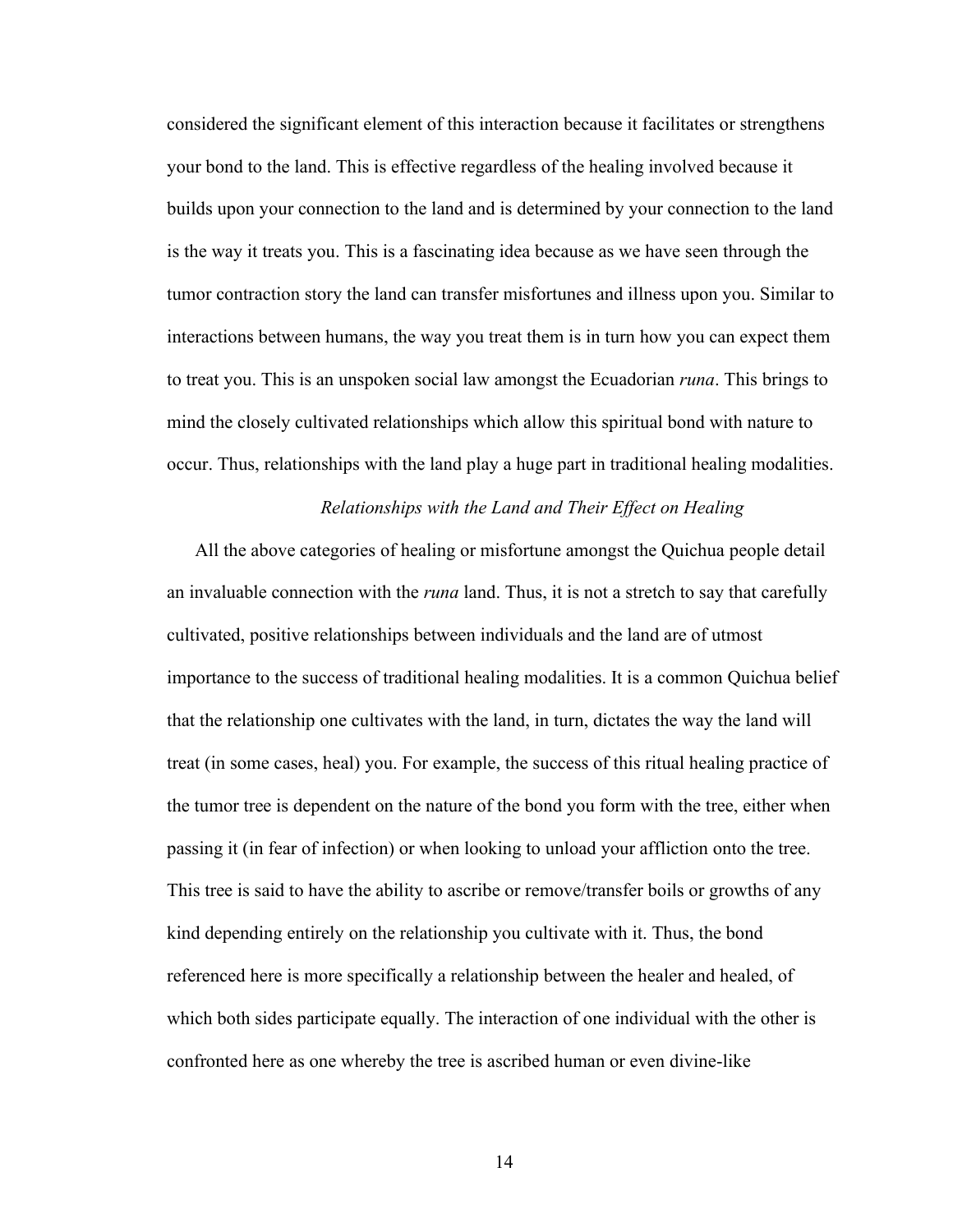characteristics. Like one praying to a God for healing, one physically interacts with the tree to secure desired results. This interaction or connection is one I found in my analysis of many aspects of Quichua healing mentioned in this paper.

Thus, the *runa* relationships with plants and elements of nature are an imperative and irreplaceable part of the runa healing culture. During my time in Ecuador, it was made evident to me that the way the land treats you can easily be seen as directly indicative of the way you treat it.

One such example of this is Eulodia Dagua explaining how she wakes up a tree out of respect before harvesting its' bark for medicine. The video interview is both filmed and translated by Tod Swanson.

#### *Case Study 3: "Why I Wake Up the Tree to Harvest Its Medicine"*

The video is 1 minute and 12 seconds long. The transcription of the English

translation and reads as follows:

Tod: You knocked on the tree a little. Why did you knock on the tree a little? Eulodia: Well, he... I wake him up to take (his bark) because the owner is sleeping. I woke him up thinking that if I take (his bark) while he is sleeping it won't heal me. I wake him up to take it. In order to ask (him) to give it to me. Then he will. Just like they politely ask healers to blow their breath (on the medicine they give) that is just how I am taking (this medicine). Yes. That is why I knock (on the tree). He is a doctor. He is like a doctor. In the dream, he is like a regular city doctor. That is why. He is a person, so I wake him up to take it. Since he is like a doctor. Tod: If you wake him up, he blows? Eulodia: yes. He blows. Yes. And he will give you a shot. He will give you medicine pills. He will treat you. Or otherwise, if blowing is what is needed, he will blow. Tod: So, as you see it, he sleeps in the day? Eulodia: Yes, they are asleep of course. All trees sleep in the day. It is at night that they will wake up. (Swanson, 2019)

We must recognize the relationship or bond between Eulodia and this tree. In this

interview, she treats the tree with the utmost respect. She wakes it up, politely asks to be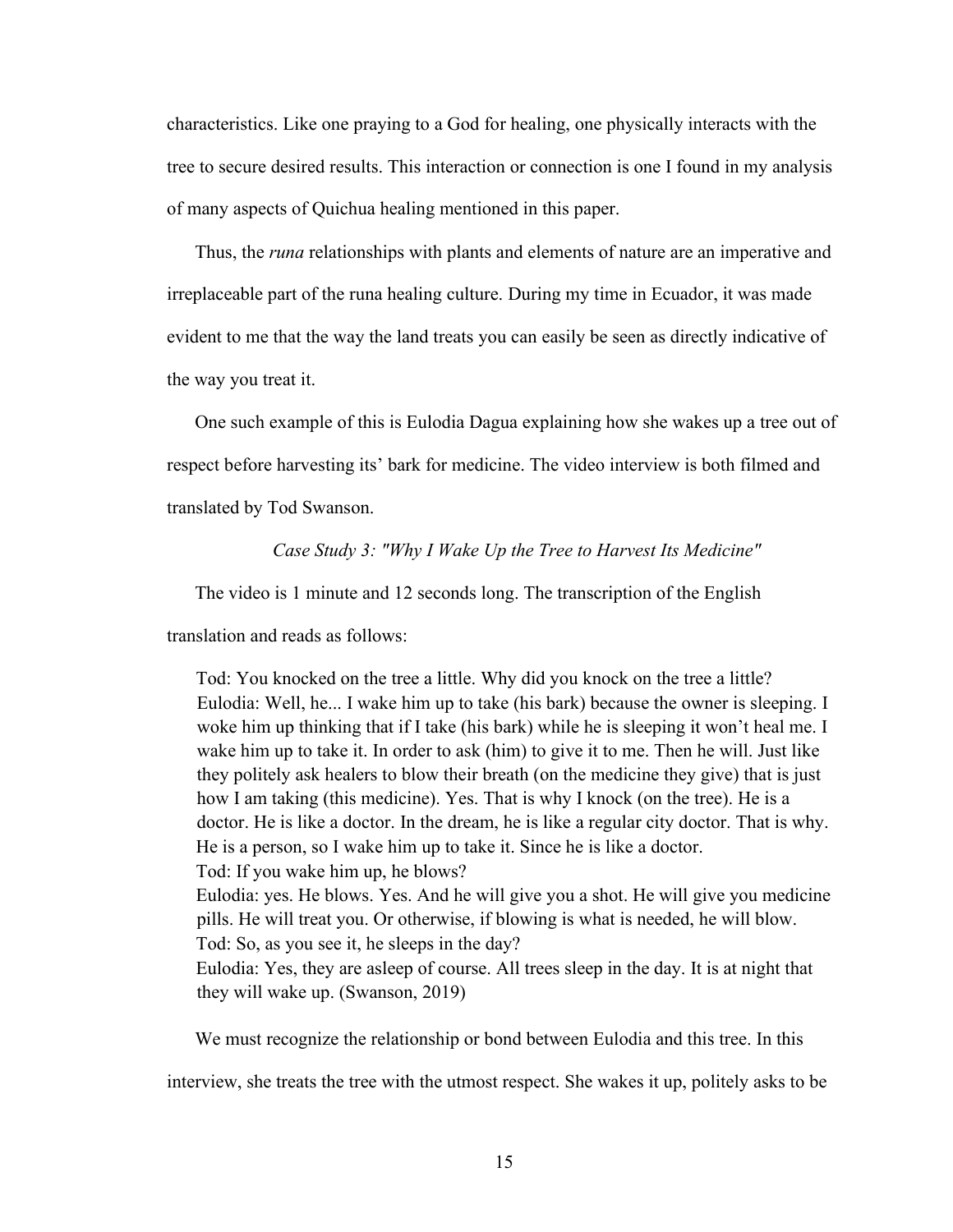healed and the tree delivers her desire according to her treatment of it. The principle of positive cultivation of the land being indicative of its flourishment for you extends to both nourishment (as one would reap produce to eat from a *Chagra)* or in healing as exampled in the ritual of waking up the tree. Runa relations to plants in the Ecuadorian Amazon and the importance and reality of these relationships (that between nature and a human) are exemplified by the belief that plant species evolve from a previously human state in which the plants were (in one case) lovers or children who became estranged. This suggests that plant species have a past which explains their human attributes and need for connection now. The human element ascribed to plants then allows for the cultivation of understanding that their significance in healing is directly resultant of the ritual bond one forms with the elements in question.

There is a certain element of ritual healing that places importance on being in homeostasis with nature. Instead of health and nature being two separate spheres of thought, the *runa* intertwine them. The book *Beyond the Body Proper: Reading the Anthropology of Material Life* by Margaret Lock and Judith Farguhar examples this further by showing that there is no singular, discrete biological organism with an individual psyche. The embodiment of nature is instead, dynamic, not static, meaning that it is shaped by experiences, discourses, and practices in an evolving cycle. So instead of being a singular simple organism, we have a multiplicity of bodies that change according to different modes of embodiment. Similar to the *runa,* Lock and Farguhar detail the body to be multiple "porus," a part of nature and a part of the social body as well. This again looks to break down any simple explanations we may have for illness because it shows a much bigger paradigm at play.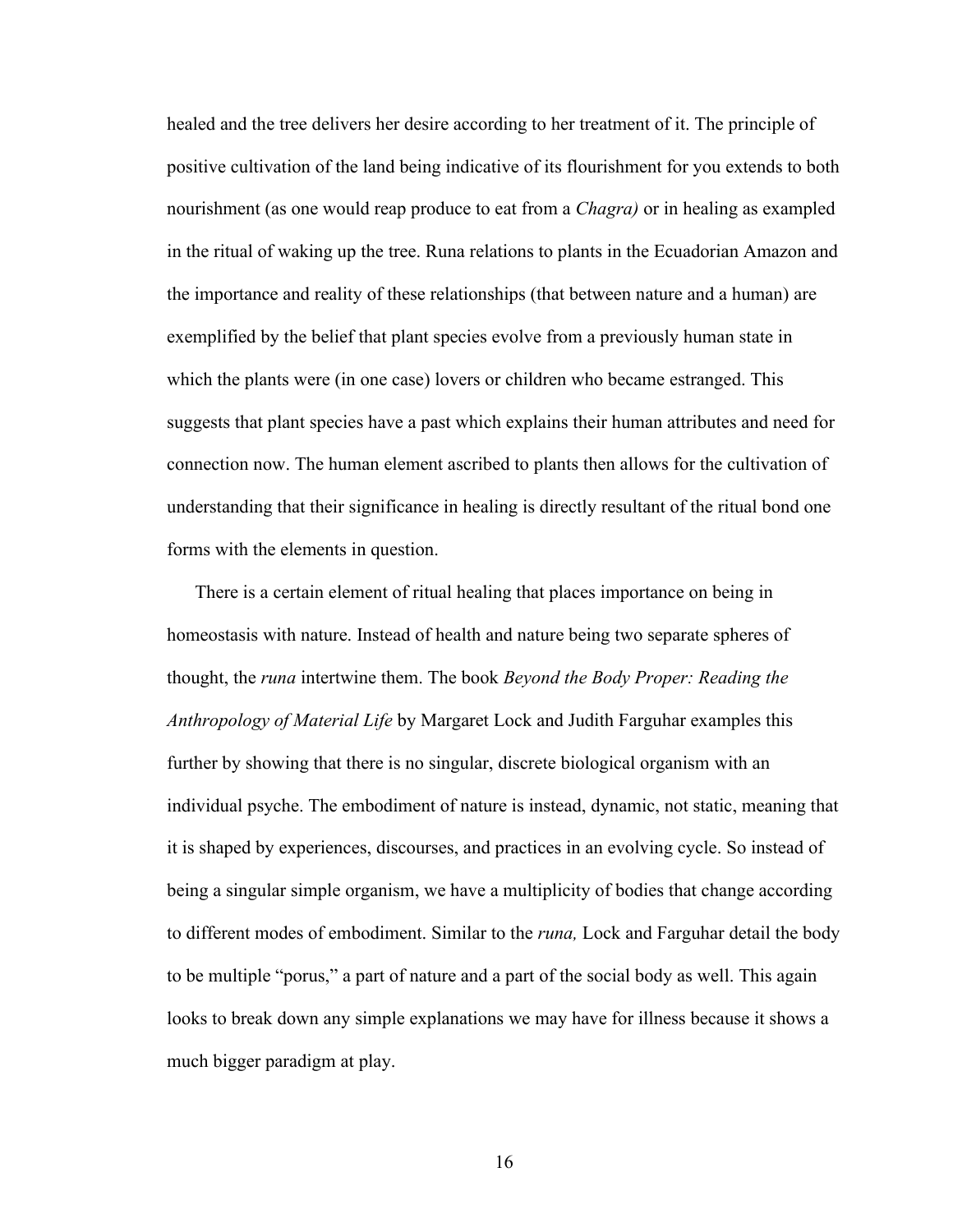Having said this, one cannot ignore the fact that in the ritual of the medicine tree

Eulodia refers to the tree as a doctor and its bark as medicine. She says, "I am taking (this medicine)," "he is a doctor…in the dream, he is like a regular city doctor," "he blows…and will give you a shot. He will give you medicine pills. He will treat you. Or otherwise, if blowing is what is needed, he will blow" (Swanson, 2019). Amongst the Quichua, nature has the ability to heal. This tree is a doctor to Eulodia. It encompasses the qualities of healing like pills, shots (injections), and medicine. The tree also possesses the power to heal which parallels a city physician. The presence of medical duality is made evident in these statements by Eulodia.

The question which is then begged here is most likely, why not go to a city physician or rely exclusively on nature as medicine. The answer is this: the relationship factor in traditional healing encompasses a spiritual element and provides an important connection with *runa* land that biomedical treatment does not. The element of trust in practices such as the tumor tree ritual or waking up of the tree supersede newer biomedical treatments because of their nature of connection and cultural importance. There is a huge amount of emphasis on rituals such as this place on tying together a people and their greater landscape and tradition. These rituals are not about the effectiveness as such, they are about spiritual and social connection and harmony with the land. There is an element of the spiritual included in Quichua healing modalities, and this could plausibly explain its steadfastness in the developing nature of healthcare treatment in rural Ecuador; the idea of a plural medical system is present instead of one system replacing the last.

During my time in Ecuador, I was able to observe the inclusion of Quichua traditional healing modalities in the Public Health sector of the area surrounding Tena, and in the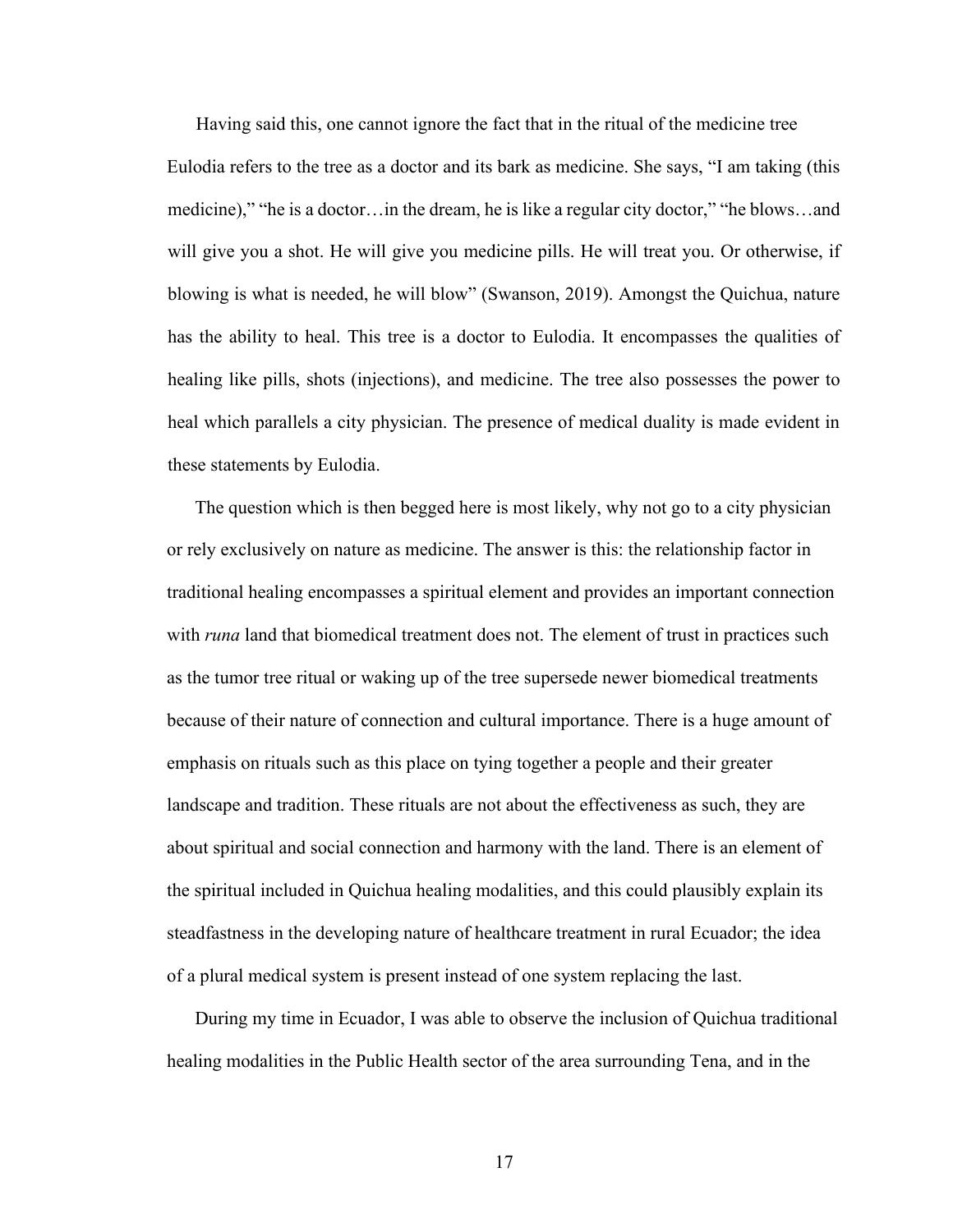Chunta Punta region. Here I accompanied medics and traditional healers on community visits for high-risk patients in the area. The patients' illnesses ranged from a variety of fungal diseases, pre-mature pregnancies, to paralyzed individuals, and even those with tumors and growths. In at least six of the eight home visits made each on a single day, the patient would request herbal remedies in corroboration with the use of prescription meds, which the former is not considered to be. These come in the form of teas made from specific plants such as the *Tehatina* plant, which is a trusted herb that is said to soothe pain or the *Sasila* which is put on open wounds as a disinfectant.

These observations showed me that health practices even in clinics associated with Quichuan people draw on trust towards spiritual or land-based healing. I got the feeling that this prioritization derives from three main sources: Distrust or incomplete belief in political healthcare frameworks. A lack of adequate access to health care facilities. And generationally embedded trust in certain hereditary practices. These hereditary practices include the tumor tree ritual, as this information is taught by kin.

Like the tumor tree, other trees play a role in the greater picture of healing. While in Ecuador, I was told a story about a connection to trees coming into play during the birth of a child. At first, I was surprised by what vertical births had to do with trees and how this connection was made, however, further in the story I understood the relevance of it. This woman argued with her extended family and husband the day she was meant to give birth, and because she was angry with them when her labor started, she retreated outside to deliver her child. She did so on her own, by throwing a piece of material over the branch of a tree which she clung to both ends of and hung onto while her child was delivered. The purpose of this story was not to emphasize the Quichua practice of vertical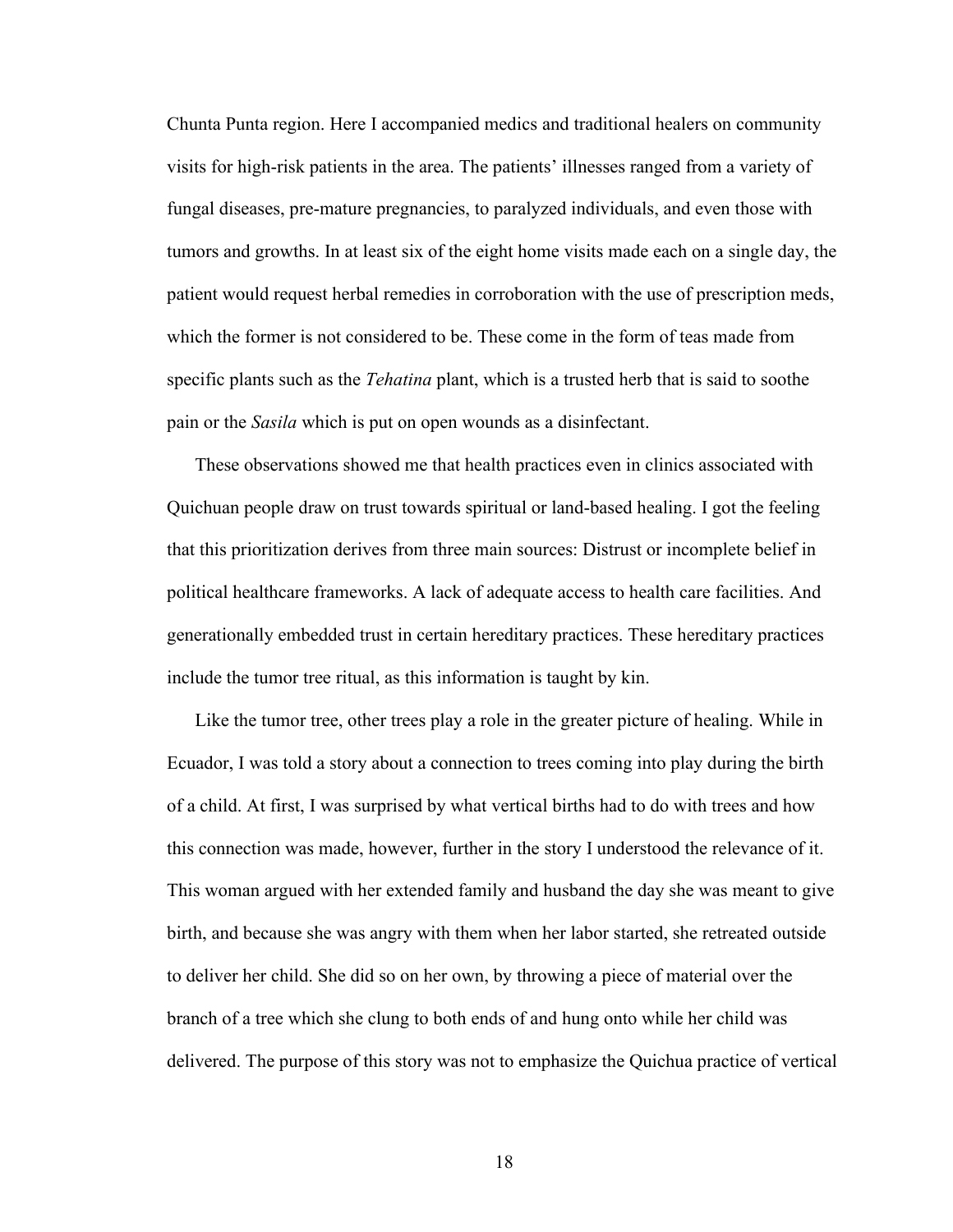births but to exemplify to me that because of a carefully cultivated relationship with the land in her independent birth, the tree was able to provide the support and structure needed to deliver the child. The idea of this interdependent relationship between nature and a person is something I have pondered on countless times as I reread my data. There is a definite give and take associated with cultivating relationships with the land.

The significance of these rituals is emphasized in them being incorporated with biomedical treatment in the medical pluralism of rural Ecuadorian Public Health clinics. After I was taught the significance of this birthing technique (although not in the context of clinical use), I discovered that in Quichua culture vertical births are prioritized due to the practice being passed down through generations. It, like the tumor tree ritual, is a hereditary practice. I was able to direct my research to the passing down of ritual knowledge and healing based on this conclusion and feel as if it redirected my approach to my fieldwork.

During my visit to a Public Health clinic in the Chunta Punta area, I discovered that it now looks to implement this vertical birth practice into its wider system. The clinic distributes vertical birth apparatus and speakers of the Quichua language to its more rural clinics to encourage Quichua participation in the formal sector of healthcare treatment (Fig. 2). This most exemplifies the idea that when seeking medical treatment, the elements of spirituality and tradition which Quichua health practices entail are not easily parted with. This is incentive enough for the government to distribute traditionallyinspired apparatus to government-run clinics around the country. In the healing process of Quichua births, there are many herbs, teas, and props which these health centers further look to implement cross-country.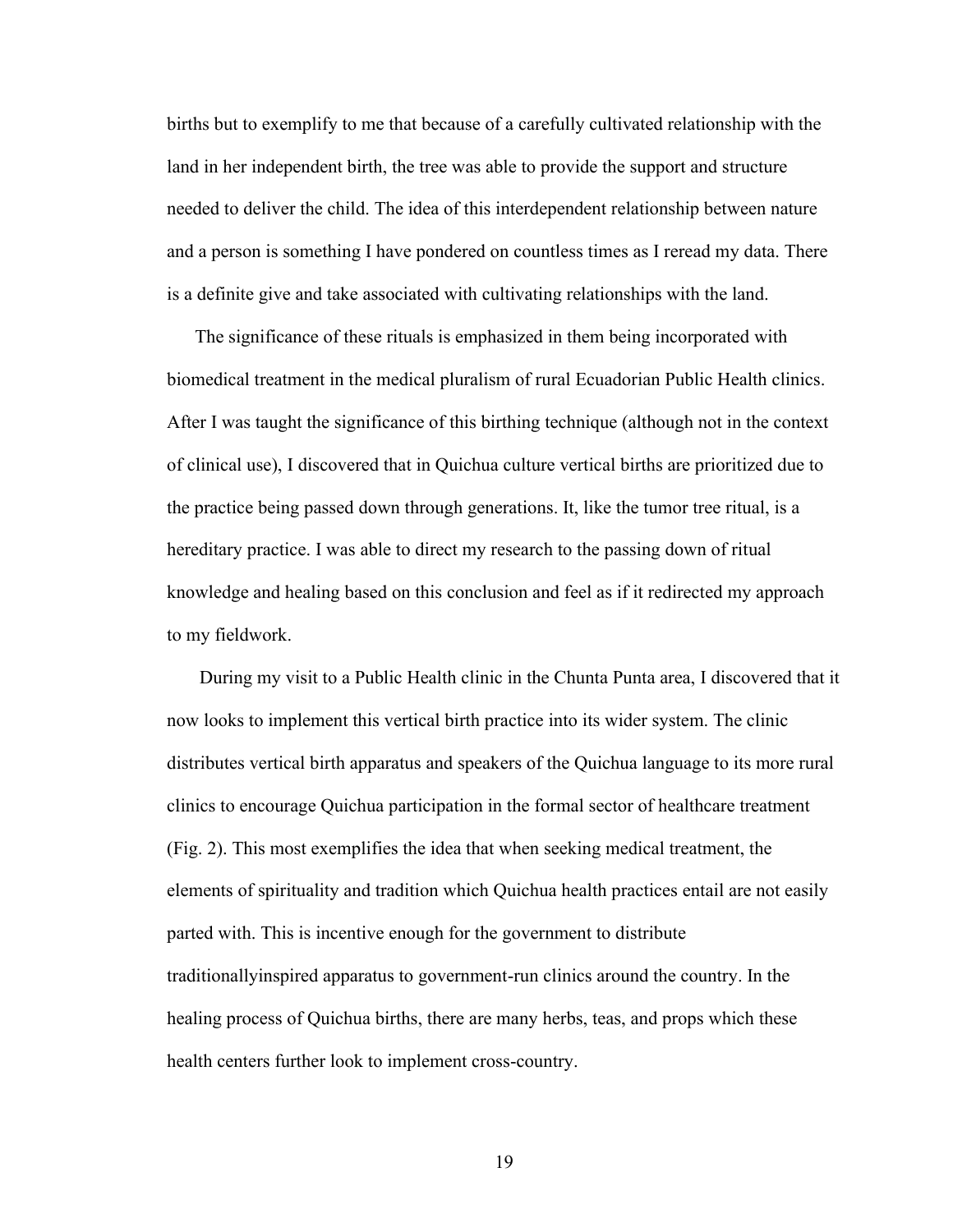### *The Role of Herbs, Props, and Ornaments*

Quichua traditional healing practices encompass the use of ornaments, herbs, and/or props, which are considered essential in the carrying out of ritual healing. The tumor tree ritual described above ascribes the central focus of the ritual to be the *ruya* or tree (see Fig.1). Quichua ritual healing categorically chronicles the presence of a naturally derived prop such as this tree to be representative of a larger macrocosm, for example, spirits of the forest or earth from which they draw their power.

The most notable example of this would be that the *supai* killing the man in the story of his greed concerning the fruit. The tree is a powerful entity due to its possession of a powerful spirit. The tree has influence. This story outlines both animistic and physical respect that is further exampled by the use of leaves in sweeping practices in which the power of the leaves is said to literally "sweep away" affliction, or the use of *runa* tobacco where tobacco smoke is used to blow away sickness or cleanse someone of illness in a wind-like motion (iyarinapamba, "Eulodia Sweeping Taili" 0:00-1:10). There is an understanding present in the capabilities of nature to rid you of your illness, for example, the tree from the "Waking Up the Tree" interview being able to cure you if a specific ritual protocol is adhered to. This protocol relies on the props used whether it be specific leaves used for sweeping or "A face painted with water animals to resist sickness" described by Eulodia Dagua. She states that in order to become resistant to sickness, she paints her face with water animals that resist barbasco fish poison (Swanson, 2013).

Similarly, in the tumor tree ritual, there is an obligation of the interactant to establish a relationship or bond with the central character of the ritual, in this case, the tumor tree, through dancing or "the playing of drums." This takes place in order for the person in question to prevent themselves from getting infected with these boils or growths from the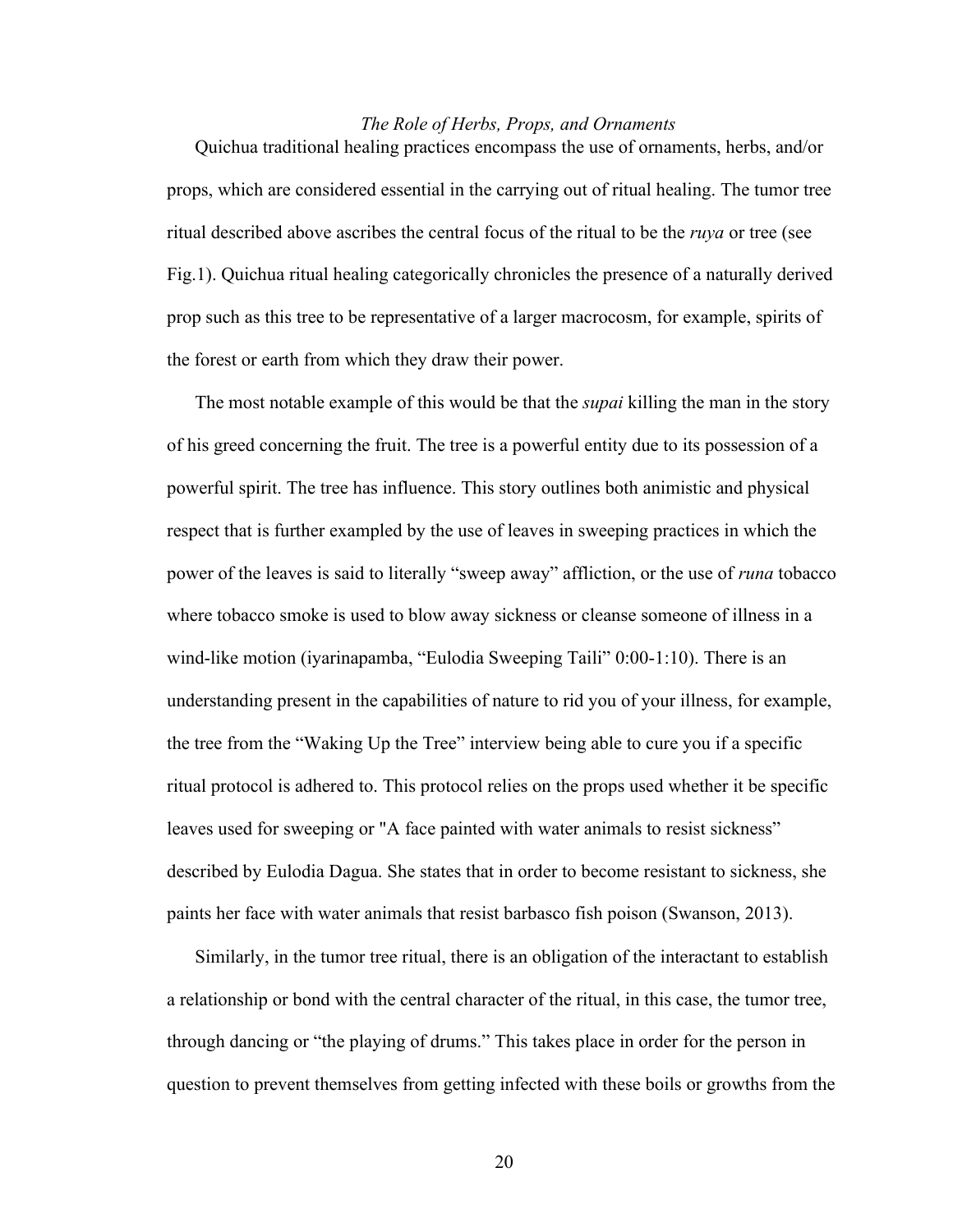tree. Not only is a sense of respect established at the giving end of the person involved in the interactive ritual described above. This tree is said to have the ability to give or remove/transfer boils or growths of any kind, according to the relationship this performance induces. The focus of the ritual described in the tumor tree case study, as well as the use of leaves for sweeping being interactions with seemingly inanimate objects, supports the view that the use of nature-related props is commonplace in Quichua traditional healing.

This relationship between nature-related props and healing led me to believe that the influential ritual model for the Amazonia chronicles animism, or the attribution of a soul to plants, inanimate objects, and natural phenomena, which gives them power and sway to carry out subjective healing. The objective of the tumor tree liturgy is to impress the almost human *Sacha Ruya* or forest spirit. This spirit is accredited a gender, a soul, and respect, and is said to inhabit certain trees of significance which they choose according to their past life experiences. For example, the *Sacha Ruya* spirit was once a man, who because of his greed turned into a spirit. He was a physically strong man in his youth and so the trees it inhabits are also substantial in stature. Spirits such as the *Sacha Ruya*  maintain unrivaled power and influence amongst the Quichua people. This spiritual element adds a transcendent nature to the Quechuan traditional mode of socially influenced healing through combining animism with higher belief. It is important to note here that I am not the only one to claim this. In *Singing to the Plants: A Guide to Mestizo Shamanism in the Upper Amazon* (2010), Stephan V. Beyer gives further evidence for my claim as he describes the *runa* practices of placing people in trees and healing people through nature. This thesis shows how spiritual elements work with nature and our bodies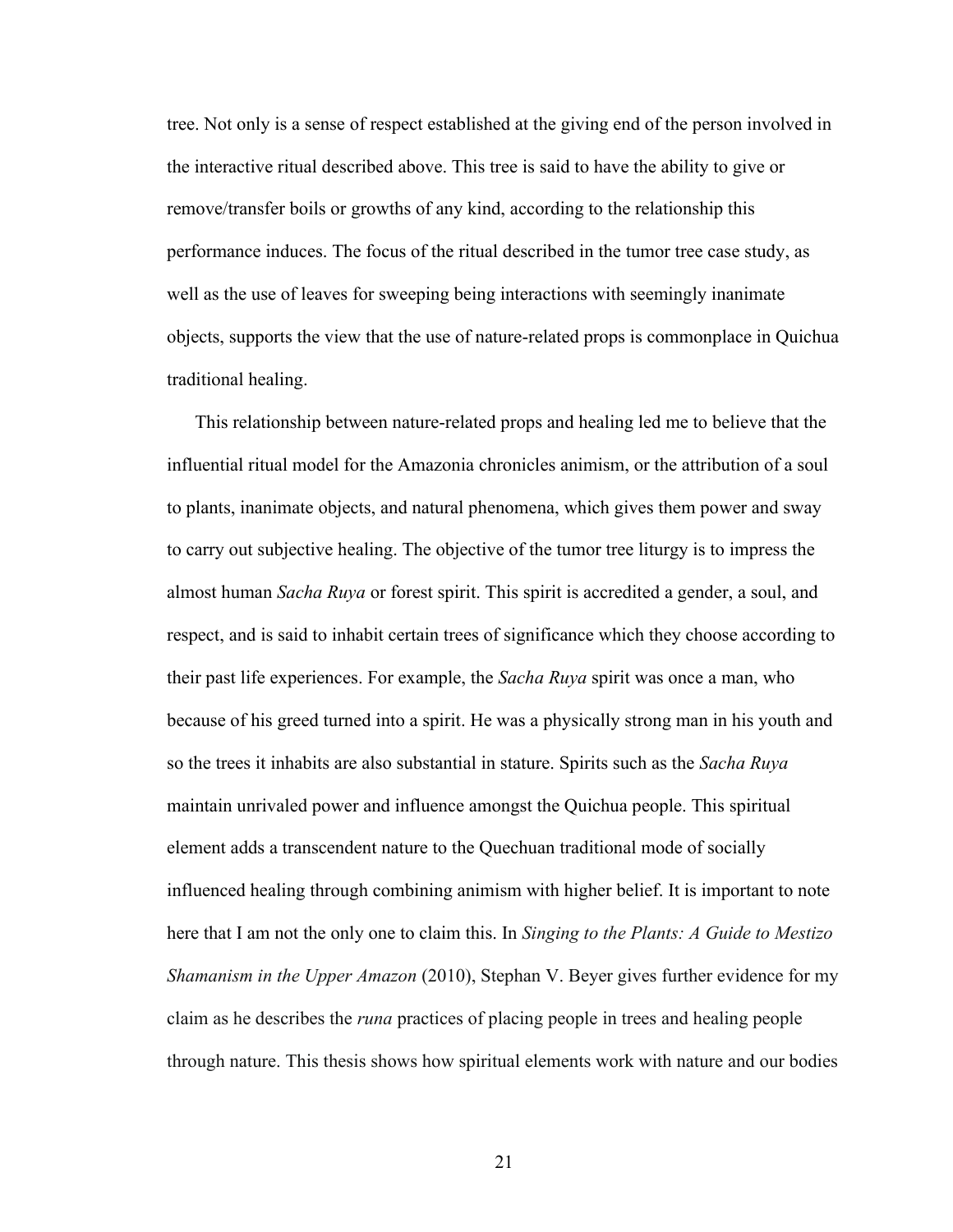to reach a sense of harmony between kin, body, and nature, which allows healing to take place.

To end I will use a concrete example of the ideas I have put forward in this paper. Type II Diabetes can be caused by social circumstances. Stress, a lack of sleep, and poor food choices can be almost entirely related to the social circumstances of one's family. Similarly, in *Faith and the Pursuit of Health: Cardiometabolic Disorders in Samoa* by Jessica Hardin we are taught that cardiovascular issues in Samoa are intimately related to stress. Oftentimes, we feel stress socially. Again, this evidence only adds to my belief in the idea that we cannot ignore the social impacts on diseases because they are dire. We have also seen this just recently in the social perpetuation of COVID-19, a close-to-home embodiment of this sociality of disease. From the Kung to the Samoans, to the *runa,*  people deal with and own each other's health; this is something the rest of the world can learn from. These cultures can contribute to and enlighten our understanding of medicine and health if only we are open-minded enough to learn.

#### **Conclusion**

The arguments pressed in this paper demand a certain degree of open-mindedness which is necessary for the onlooker to understand the context and nature of ritual healing and traditional medicine in Quichua culture (Heuvel). Perspectivism in the sense that our knowledge of the subject as a whole is inevitably partial and limited by the individual perspective from which it is viewed, and thus our lens is incapable of fully grasping the concept at hand. It is with this knowledge that I understand my research is limited. This is not a means to say that Quichua ritual healing is in any way limited, only that the effectiveness and cultivation of this animism are reliant on the spiritual understanding of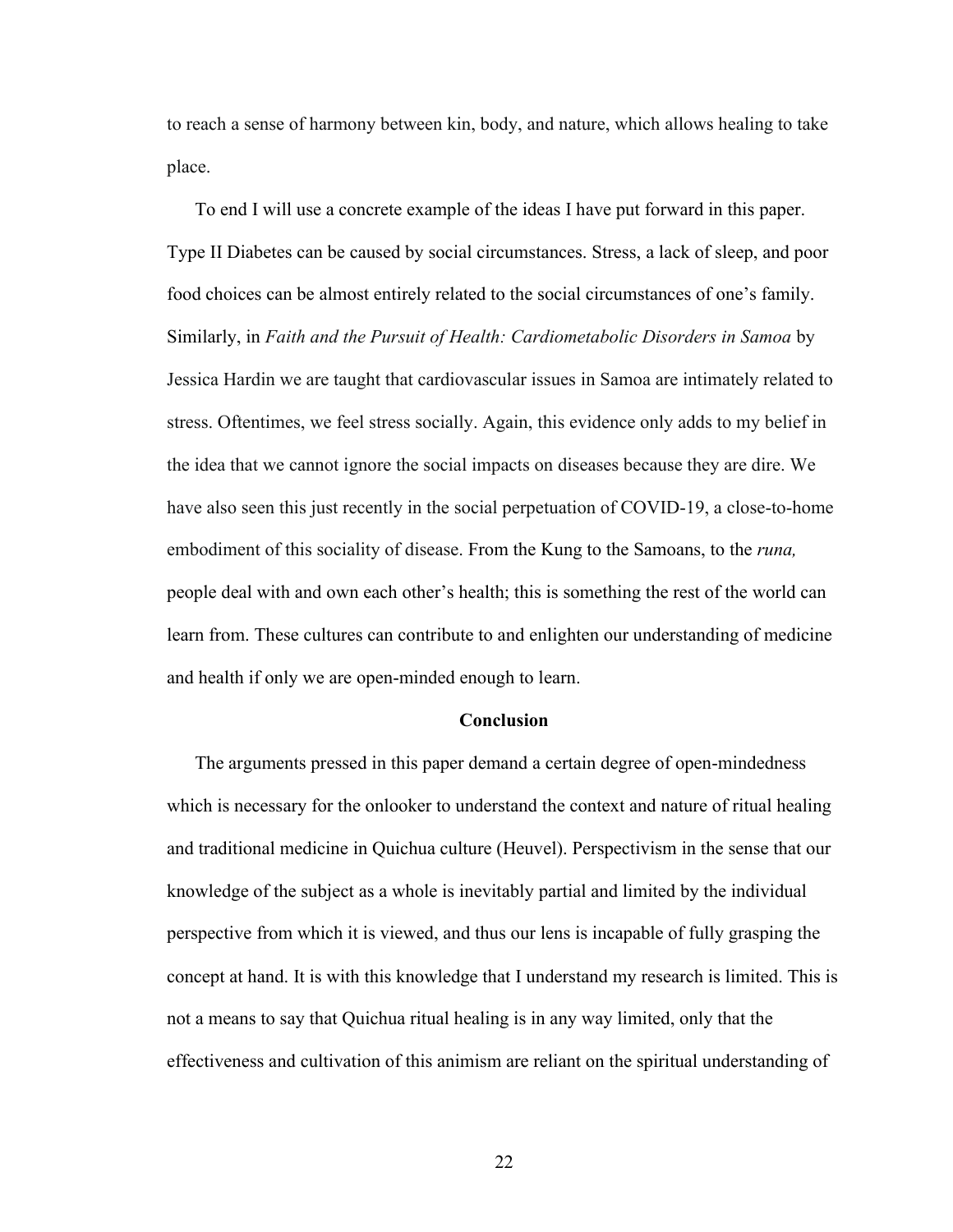the capability of the land and belief in its power. This is a concept quite different in Quichua culture when compared to the partial understanding of this in varying external trains of thought.

In Quichua culture, illness or sickness is, more often than not, a product of social contention or social upheaval. Thus, because the source of illness or affliction is social, the solutions are social. Healing is oftentimes then considered a social or spiritual practice rather than simply a biological one. This connection between the spiritual and healing is made through the development of social relationships, often with the land. Relationships with the land then play a huge part in Quichuan traditional healing modalities. These traditional healing modalities encompass a spiritual element and provide an important connection with *runa* land which my observations show is plausibly lacking in the biological treatment alone.

Furthermore, this paper suggests the necessity of a social and spiritual element in healing, as an essential aspect of culture amongst this specific group of Quichua people. [As a clarification point, I use the term "spiritual" as synonymous with Quichua speakers' indigenous animism]. This form of (traditional) healing requires a bond or connection with the land; the traditional healing practices described in this paper encompass the use of ornaments, herbs, and/or props, which are considered essential in the carrying out of ritual healing. This is to exemplify the bond with, and respect for nature, in this culture, as nature is accredited to the power of healing. One's cultivated relationship with the land then determines the significance of the healing practice as they affect or influence the patient. So the patient's active role in healing is emphasized just as much as the "treatment" which is administered or performed by the patient, or a third party.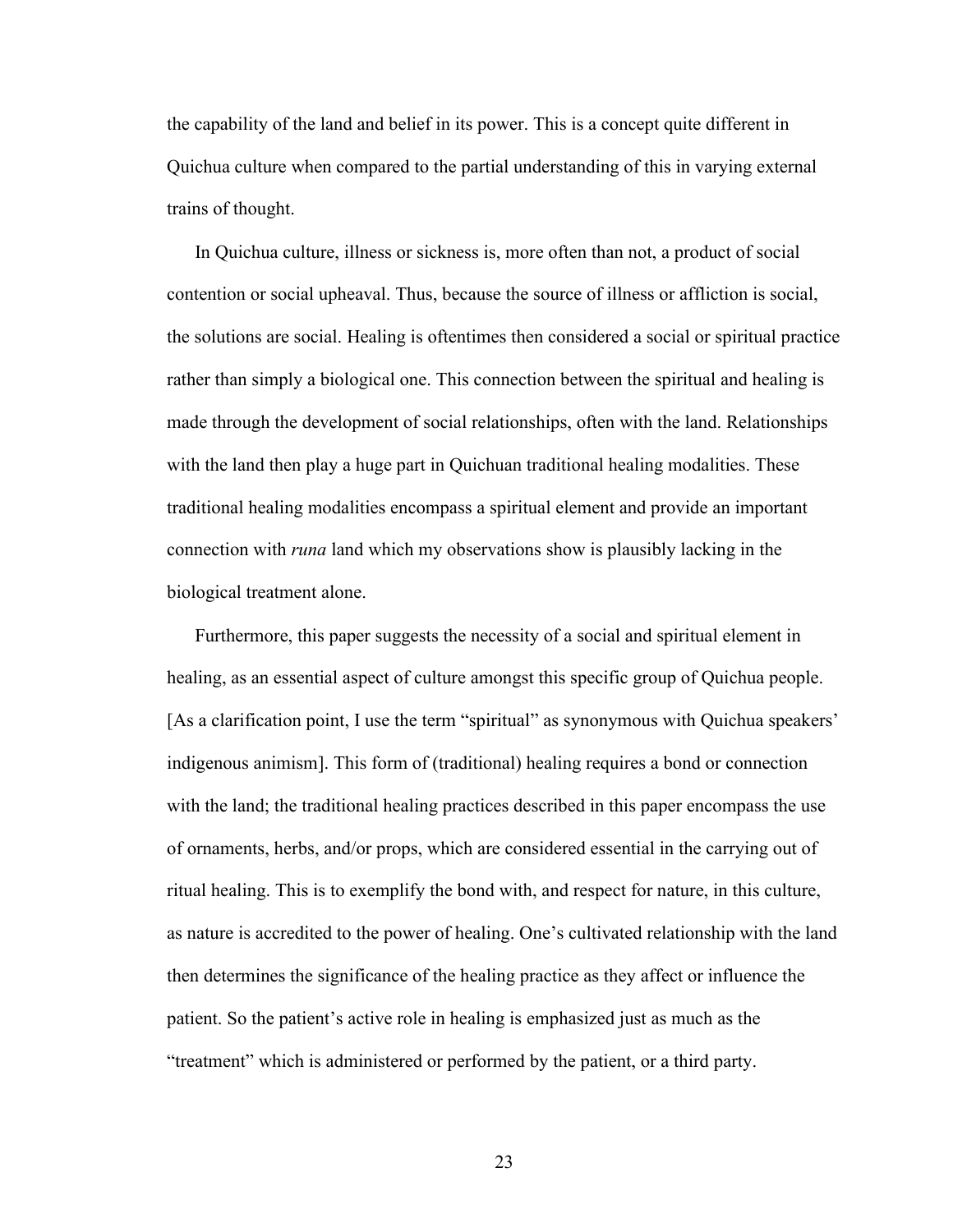The objective of this research is to present evidence and observations that address and accurately present a domain of the culture of Quichuan traditional healing. Although I understand my research is limited in that it does not present Quichua traditional healing culture in its entirety, I believe this paper details briefly, significant aspects of this healing culture which can be simply understood through my experience with them. Traditional healing in Quichua culture is a holistic system of social, spiritual, and naturedriven effects. The general ideas behind the claims I presented merely detail important aspects of Quichua medical culture, which is unilaterally driven by respect for the land and its power over us as human entities. Throughout my research, this elevation of the land and its effect on us is something I came to greatly admire. I appreciated the emphasis placed on its importance and the idea that the way you treat the world around you affects your health, mental state, and social circumstances. This most notably references the interconnectedness of our actions on our circumstances both internal and external, I believe there is a great cause to link this idea in Quichua culture to many similar ideas seen across a broad spectrum of other cultures, such as unspoken social rules in British upper-class culture, or *Karma* as seen in many Indian societies. For example, the concept of *Karma (*put most simply) is a sort of destiny or fate which follows as effect from cause. This relates to Quichua thought, because how you treat the land determines how the land treats you, *Karma* of a sort. This brief thought was something I came to consider repeatedly during my research on Ecuador.

The concluding thought I would like to make in this paper focuses on the interrelatedness of the aspects of Quichua traditional healing described above. These important elements of healing culture cannot exist without each other, and not only are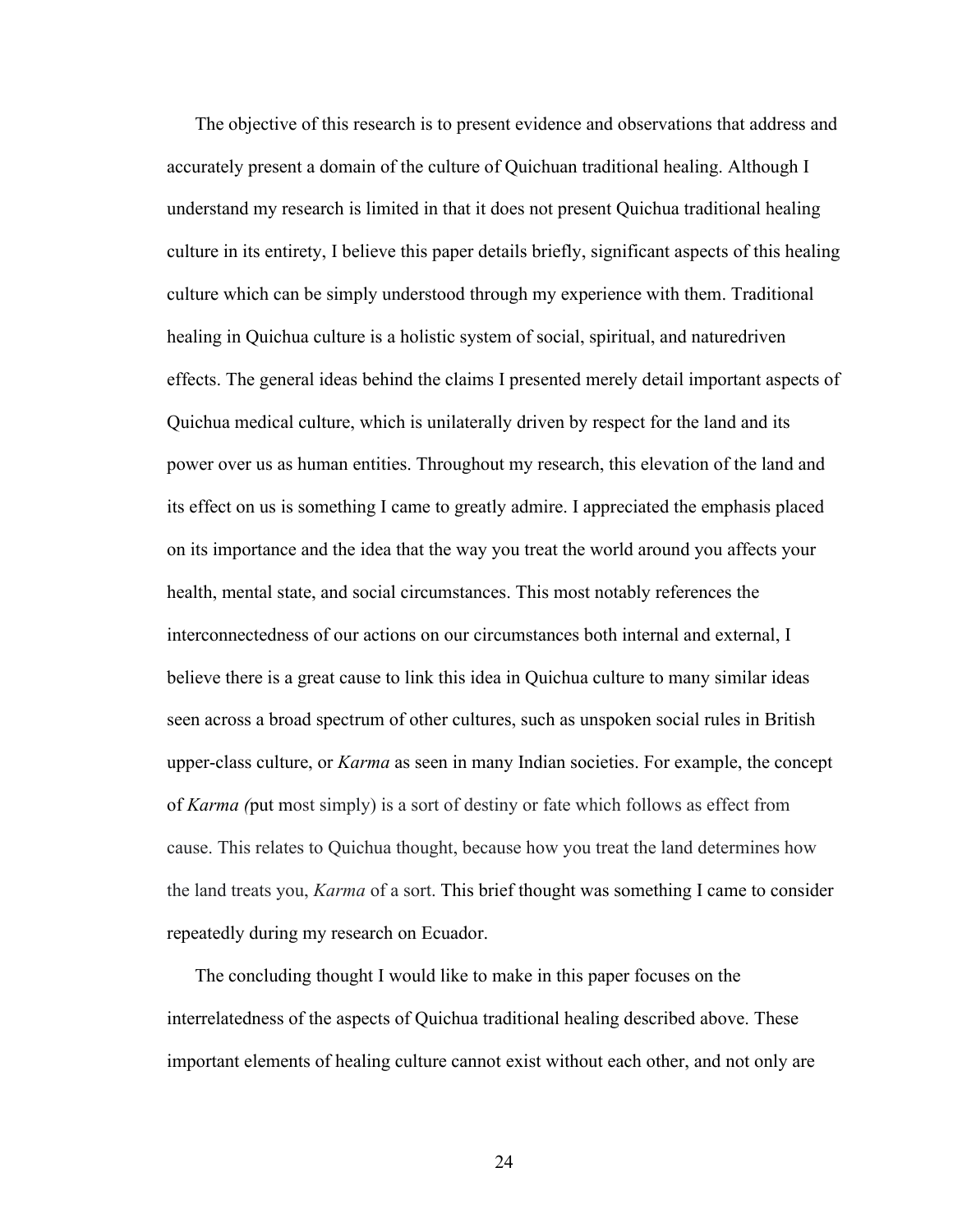they interrelated, but dependent on one another. Social relationships are the source of a need for healing, these are also how one can resolve their illnesses or afflictions, the land determines the "worthiness" of your actions taken in an attempt to be healed. Traditional healing then encompasses both a spiritual and social element and provides an important connection with *runa* land, because social relationships are formed with the land for healing to take place. These relationships with the land serve a social function.

#### **Personal Significance**

While writing this thesis I got terribly sick and was diagnosed with an illness that required me to have several surgeries and spend many nights in the hospital and the emergency room. Through the two years (plus) that I was exceptionally sick, I came to recognize the significance of the social circumstances of health which either added to or lessened the burden of my sickness. I find this research relevant because I recognized a strong presence of this sociality of health in my own life. Sometimes I was sick but also felt alone and isolated, which not only worsened the state of my bodily illness but had a further adverse effect on my mind and mental health. Therefore, I have come to understand mental health and social health as integral parts of my overall health. I discovered that my health is not just my body or my illness, it is also the social relationships I have that contribute to the state of my illness. Similar to the *runa,* who look at illness as a community concern and see health through a holistic lens (as in how trees, people, kin, and community contribute to health), so should we. I feel the *runa* are more in tune with the social and environmental aspects of health than I am, and perhaps modern medicine is as the whole. The *runa* are deeply invested in their health and the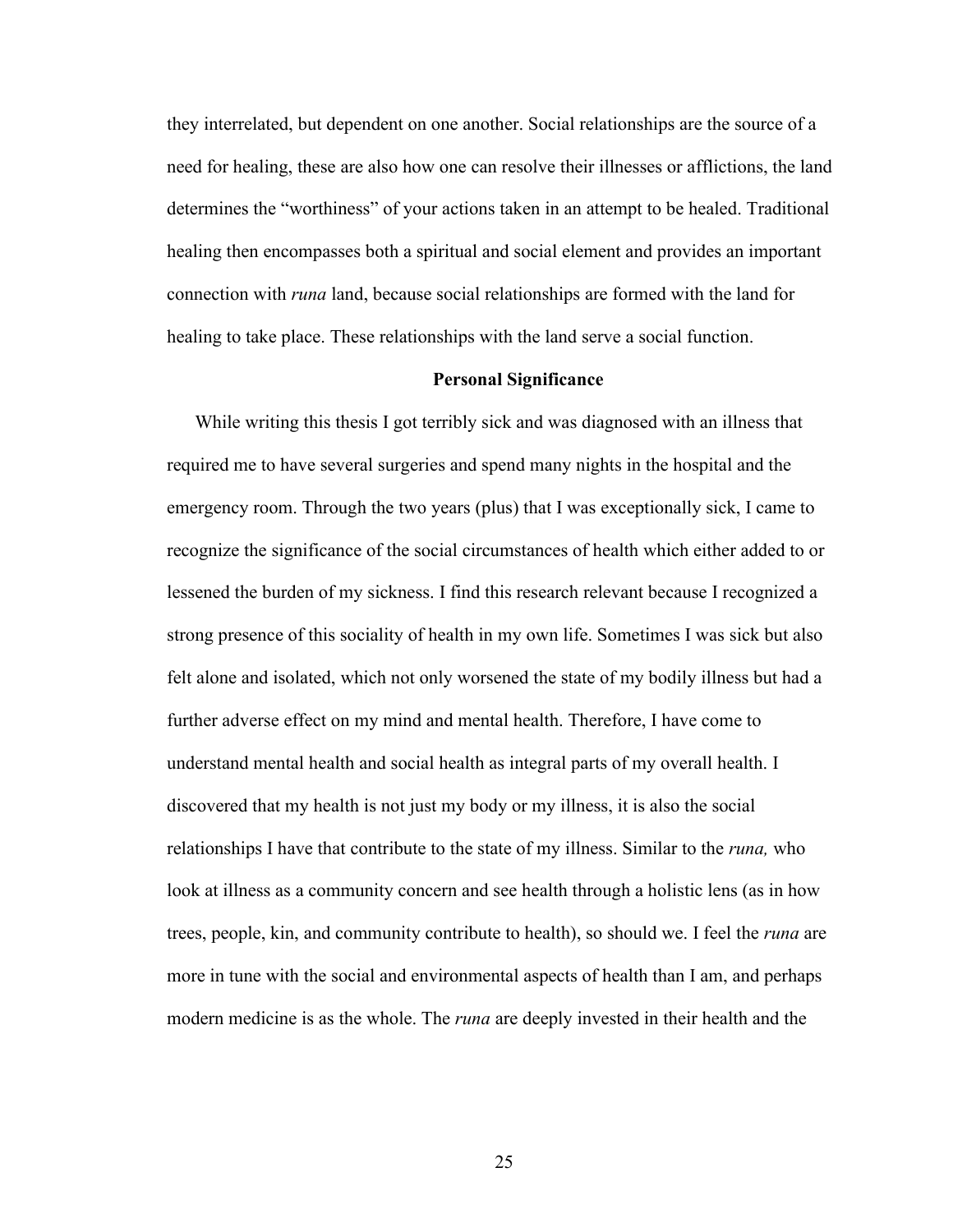health of those in their communities. These are qualities and knowledge I hope to prioritize in my own life and health going forward.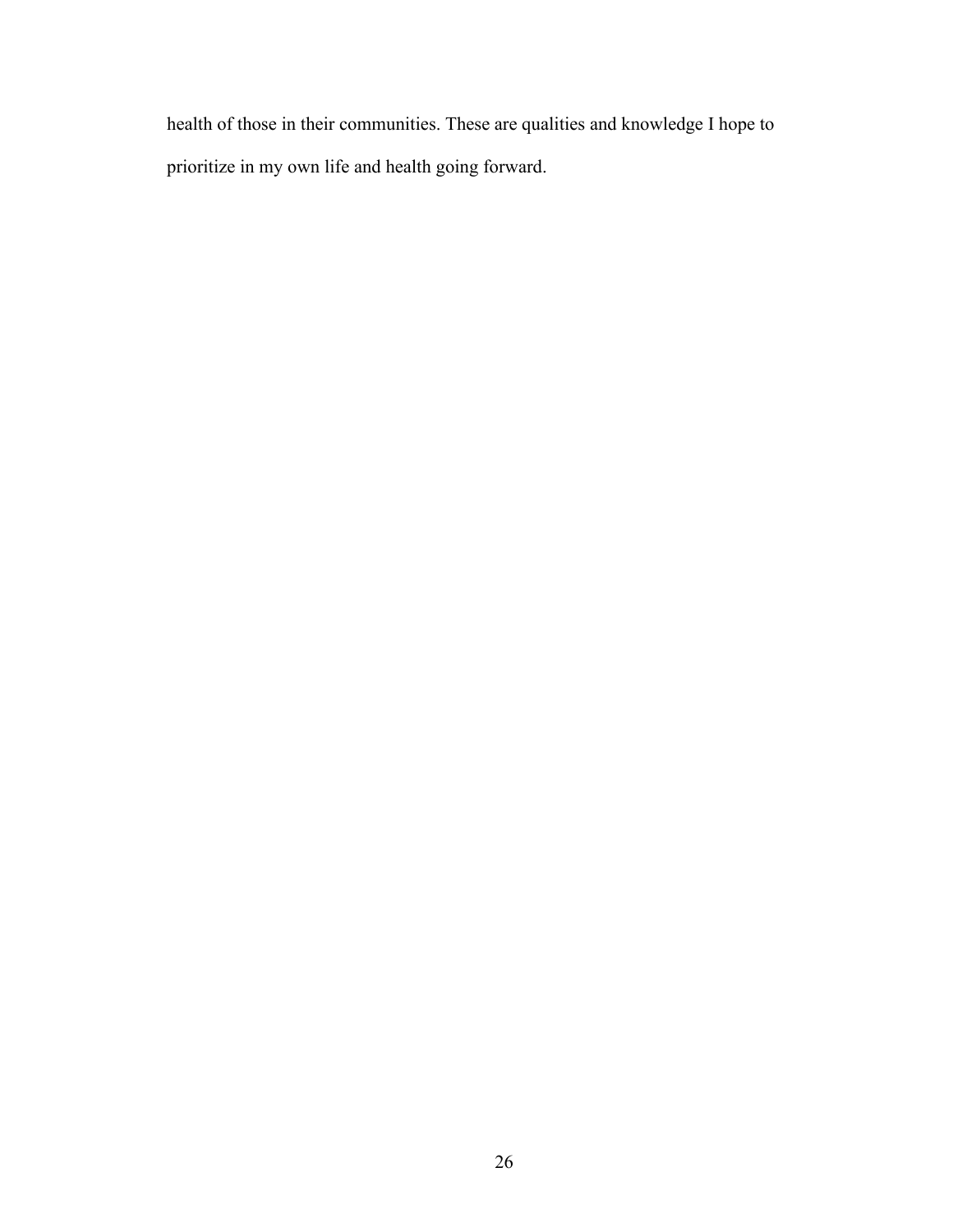#### References

- Beyer, Stephan V. *Singing to the Plants: a Guide to Mestizo Shamanism in the Upper Amazon*. Albuquerque, NM: University of New Mexico Press, 2010.
- Crandon, Libbet "Medical Dialogue and the Political Economy of Medical Pluralism: a Case from Rural Highland Bolivia." *American Ethnologist* 13, no. 3 (1986): 463– 76. https://doi.org/10.1525/ae.1986.13.3.02a00040.
- Griffith, R. Marie. *Born Again Bodies: Flesh and Spirit in American Christianity*. Berkeley, CA: University of California Press, 2008.
- Hardin, Jessica A. *Faith and the Pursuit of Health Cardiometabolic Disorders in Samoa*. New Brunswick, Camden, NJ: Rutgers University Press, 2019.
- Iyarinapamba. "A Face Painted with Water Animals to Resist Sickness." *YouTube*, uploaded by Tod Swanson, 16 Aug. 2013, www.youtube.com/watch?v=0A\_TRfZmQmU&feature=youtu.be.
- iyarinapamba. "Eulodia Dagua, 'A Wild Cacao Tree Kills a Man.'" *YouTube*, uploaded by Tod Swanson, 16 Dec. 2019, www.youtube.com/watch?v=uMOyj1QoPzY&feature=youtu.be.
- iyarinapamba. "Eulodia Sweeping Taili." *YouTube*, uploaded by Tod Swanson, 3 Nov. 2020, www.youtube.com/watch?v=MrtI3qj3Lkc&feature=youtu.be.
- iyarinapamba. "Why I Wake Up the Tree to Harvest Its Medicine." *YouTube*, uploaded by Tod Swanson, 16 Dec. 2019, www.youtube.com/watch?v=lsxrfPNWxAI&feature=youtu.be.
- Katz, Richard. *Boiling Energy: Community Healing among the Kalahari Kung*. Cambridge, MA, etc., MA: Harvard University Press, 2011.
- Kohn, Eduardo. *How Forests Think: Toward an Anthropology Beyond the Human*. Berkeley, London: University of California Press, 2015.
- Lock, Margaret M., and Judith Farquhar. *Beyond the Body, Proper Reading the Anthropology of Material Life*. Durham, NC: Duke University Press, 2007.
- Lyle, Henry F. "Volver a Nuestras Raíces: The Reemergence and Adaptation of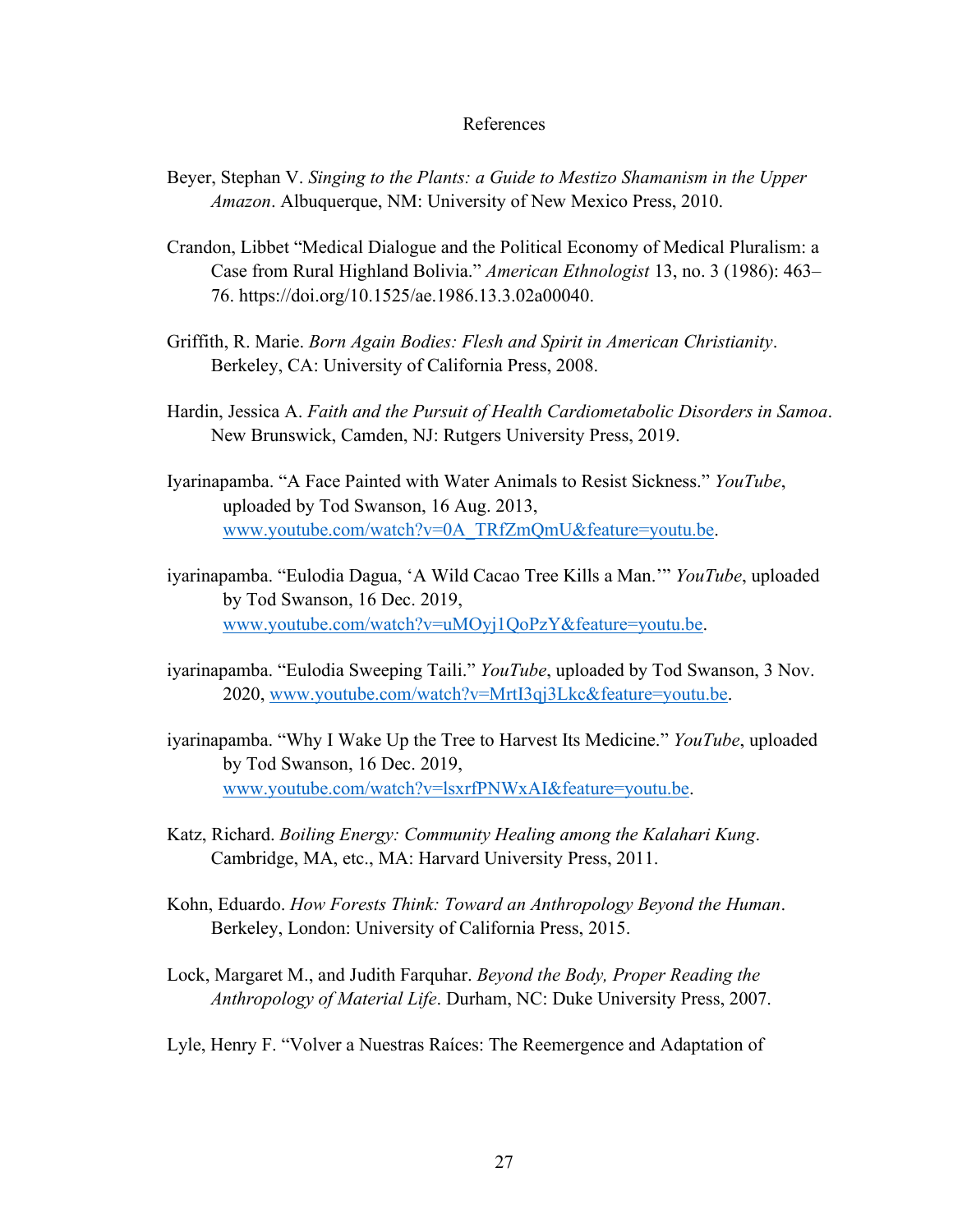Traditional Forms of Andean Reciprocity." *The Journal of Latin American and Caribbean Anthropology* 22, no. 3 (2017): 419–37. https://doi.org/10.1111/jlca.12283.

Nuckolls, Janis, and Tod Swanson. 2020. Amazonian Quichua Language and Life: Introduction to Grammar, Ecology, and Discourse. Lexington Press, Rowman and Littlefield Publishers.

Praet, Istvan. "Shamanism and Ritual in South America: An Inquiry into Amerindian Shape- Shifting." *Journal of the Royal Anthropological Institute*, vol. 15, no. 4, 2009, pp. 737–754., doi:10.1111/j.1467-9655.2009.01582.x.

Praet, Istvan. "The Positional Quality of Life and Death: A Theory of Human-Animal Relations in Animism, *Anthrozoös*." *Journal of the Royal Anthropological Institute,* vol. 26, no. 3, 2015, pp. 341-355.

- Swanson, Tod. "Faculty: Andes-Fieldschool." Amazon and Andes-field-school, 2021. https://www.andes-fieldschool.org/faculty.
- Swanson, Tod. "Leonia Crassas (Violaceae); Quichua: Tamia Yura." Amazon and Andes Field-School, 2011. andesandamazonfieldschool.com/Andes\_and\_Amazon\_Field\_School/Leonia\_cras sas Violaceae.html.
- Taylor, Anne-Christine. "Healing Translations." *HAU: Journal of Ethnographic Theory*, vol. 4, no. 2, 2014, pp. 95–118., doi:10.14318/hau4.2.005.